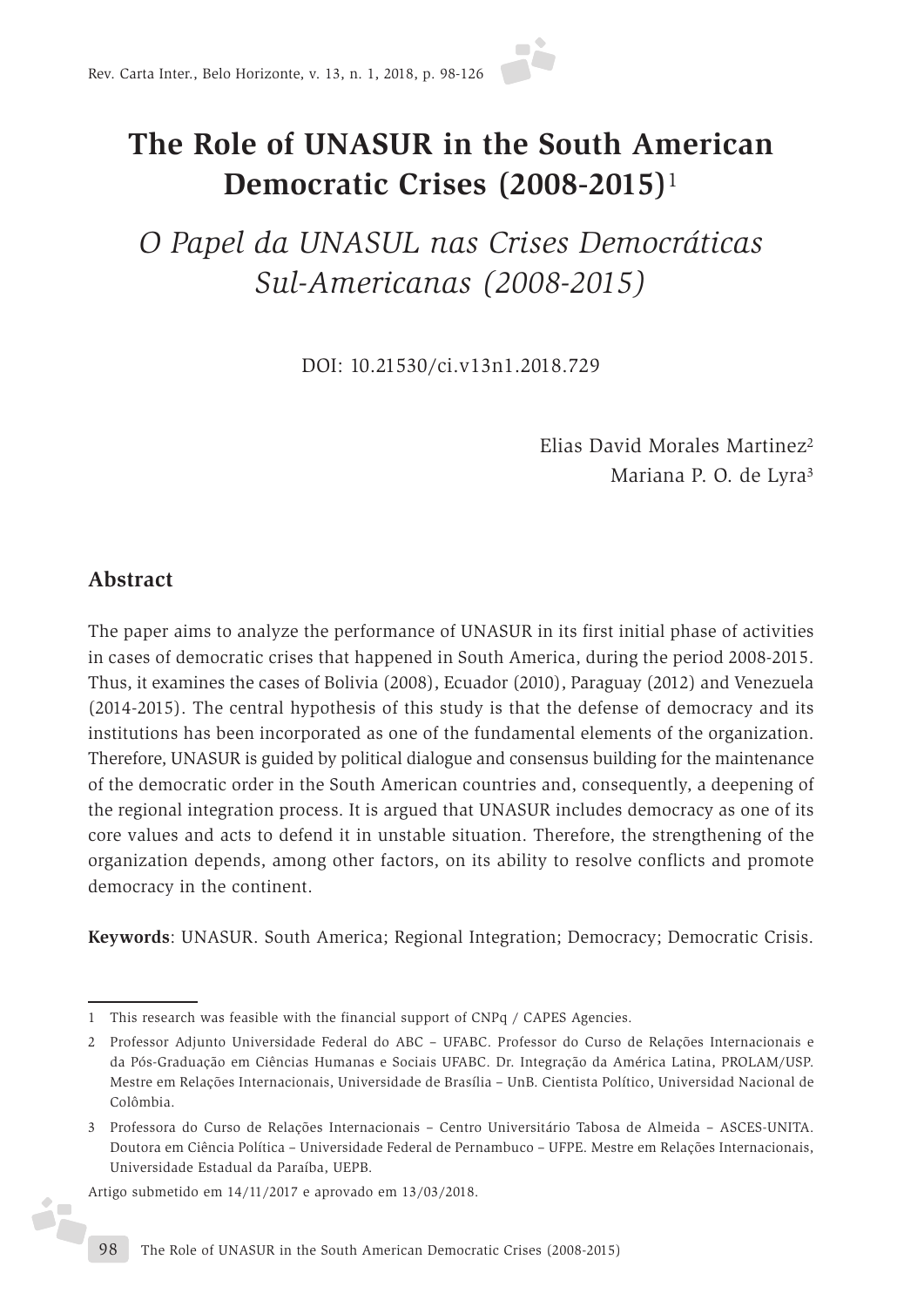#### **Resumo**

O artigo objetiva analisar a atuação da UNASUL na sua fase inicial de atividades em casos de crises democráticas que aconteceram na América do Sul no período 2008-2015. Para tanto, examinam-se os casos da Bolívia (2008), Equador (2010), Paraguai (2012) e Venezuela (2014- 2015). A hipótese central deste estudo é que a defesa da democracia e de suas instituições tem sido incorporada como um dos elementos basilares da organização. Portanto, a UNASUL age pautada no diálogo político e geração de consenso para a manutenção da ordem democrática nos países sul-americanos e, consequentemente, aprofundamento do processo de integração regional. Defende-se que a UNASUL incorpora a democracia como um dos seus valores centrais e age para defendê-la em situação de instabilidade. Conclui-se que o fortalecimento da organização está fundamentando em sua capacidade de resolver conflitos. Além disso, o aprofundamento do processo integrativo e o futuro da organização dependem do avanço das democracias sul-americanas.

**Palavras-chave:** UNASUL. América do Sul; Integração Regional; Democracia; Crises Democráticas.

# **Introduction**

The Union of South American Nations (UNASUR) was created in 2008, the result of Brazil's proposal for regional integration. Since its beginning, the organization has drawn attention to a the multiplicity of issues. Given its multidisciplinary vocation, the institution includes thematic councils on various issues, from energy integration to health.

Among the issues that the organization deals with, defense of democracy is one of the most prominent. In 2010, member countries approved the Additional Protocol to the Constitutive Treaty of UNASUR on the Commitment to Democracy (known as the democratic clause), indicating the importance of this issue for the organization. Thus, this study seeks to analyze how UNASUR has acted in defense of democracy at the regional level. It explores UNASUR intervention in four cases of turmoil in the democratic order of South American countries: Bolivia (2008), Ecuador (2010), Paraguay (2012) and Venezuela (2014/2015).

Elias David Morales Martinez; Mariana P. O. de Lyra 99 The central hypothesis is that the defense of democracy has been incorporated as one of the basic elements of the organization. Therefore, the UNASUR acts based on political dialogue and consensus building for the maintenance of the democratic order in South American countries, strengthening regional integration.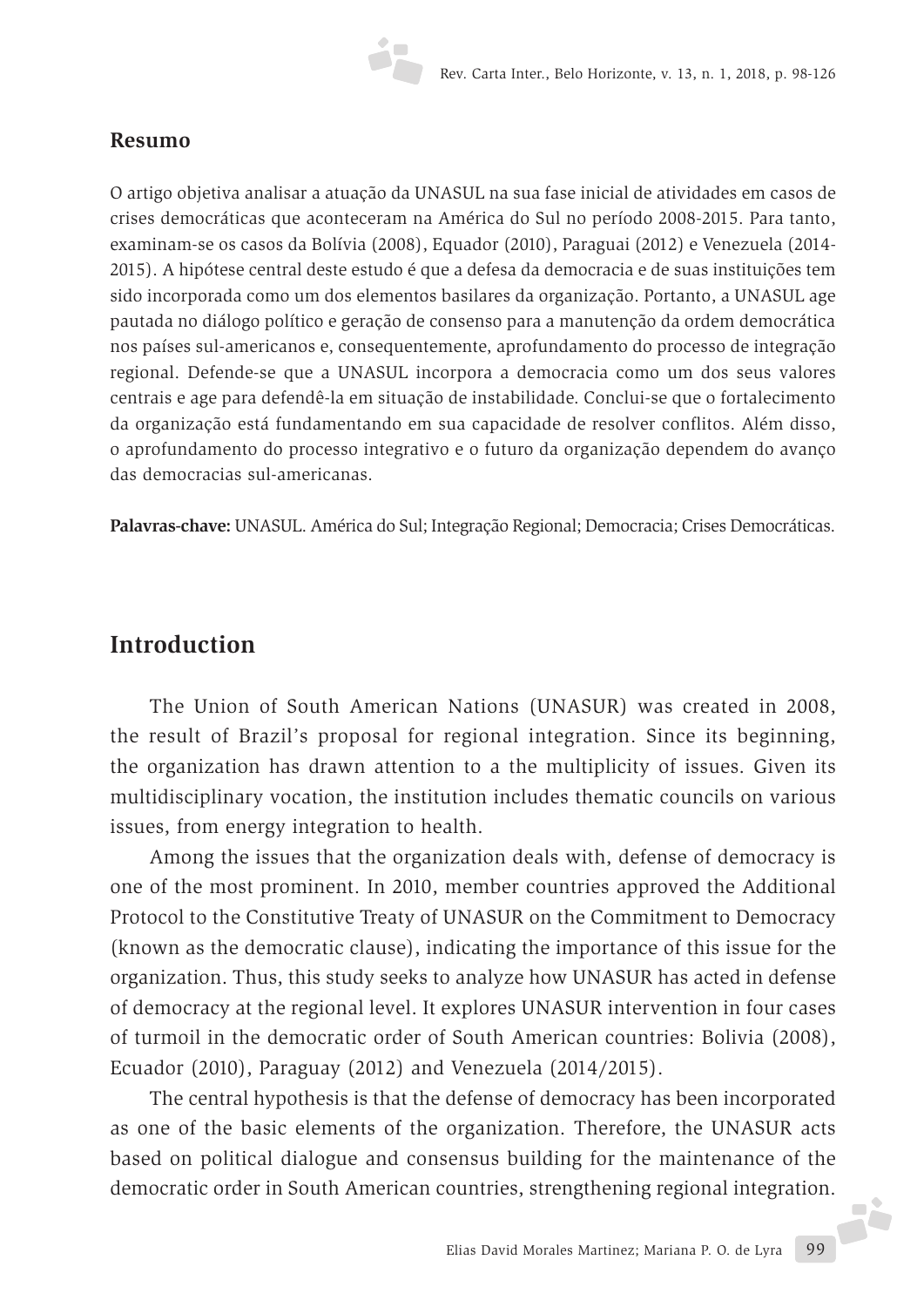The methodology used in this research is the interpretative, based on the documental and bibliographic analysis. The paper is divided in three main sections. The first section deals with the origins of UNASUR and the way its actions have been outlined since 2008. The second one discusses the Additional Protocol to the Constitutive Treaty of UNASUR on the Commitment to Democracy, institutional framework for defense of democracy. Finally, the third section contains the analysis of the four cases. The conclusion of the paper is that the strengthening of the organization is based on its ability to resolve conflicts. In addition, the deepening of regional integration and the Organization's future depends on the stability of the South American democracies.

# **UNASUR: origins and** *modus operandi*

As a reformulation of South American Community of Nations (CASA), the UNASUR has deep roots in the Cusco Declaration (2004), reaffirming that the South American countries "have faced common internal and external challenges and they present a political and philosophical thought born from their tradition"4 (BRAZIL, 2005, p. 95, free translation). Therefore, they seek "the convergence of political, economic, social, cultural, and security interests, as a potential factor in their strengthening and the development of their internal capabilities for better international insertion"5 (BRAZIL, 2005, p. 96, free translation).

Saraiva (2012) argues that the establishment of the UNASUR may be observed from an optimistic perspective; not simply as a result of the emptying of the CASA. For the author, the UNASUR has been a real and symbolic advance, which allowed the construction of consensus and action in regional crises, becoming a mechanism for intra- and extra-regional negotiations. According to Saraiva (2012, p. 97-98, free translation):

> The change [from CASA] to UNASUR was the result of the Venezuelan government claims articulated with the political will of Lula's government and the organization became the main multilateral action channel. It is a

j.

<sup>4</sup> "têm enfrentado desafios internos e externos comuns e apresentam um pensamento político e filosófico nascido de sua tradição" (Brazil, 2005, p. 95).

<sup>5</sup> "convergência de interesses políticos, econômicos, sociais, culturais e de segurança, como um fator potencial de seu fortalecimento e desenvolvimento de suas capacidades internas para sua melhor inserção internacional" (Brazil, 2005, p. 96).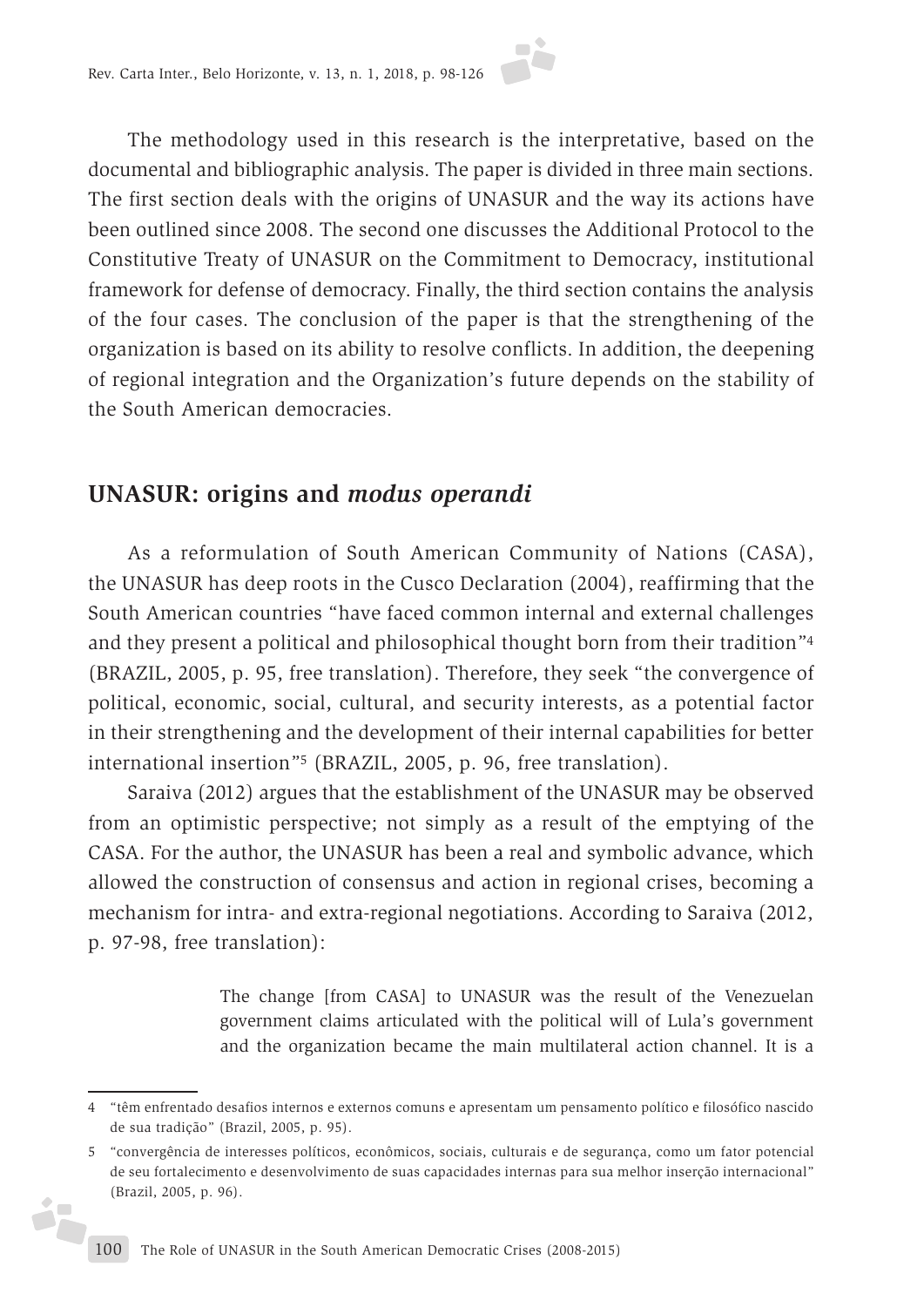mechanism that emphasizes the political dimension of the Brazilian policy in the region and through which the Brazilian diplomacy has built consensus among the neighboring countries to deal with difficult situations, and always seeking to occupy a prominent role.<sup>6</sup>

The UNASUR was born in a new global geopolitical context, in which the US is concentrated on its war on terror, following the September 11 attacks. The change in the strategic dynamics of superpower impacted on regional relations. Again, South America has been excluded from the US priorities list as its geopolitical focus turned to the Middle East. This changing scenario – along with the relative failure of the neoliberal policies of the 1990s, which led many South American countries to crisis – has allowed the emergence of new leaders, especially from the left and developmental bias.

The new regional panorama has enabled changes in the political scene. It has led South America to the protagonist of its own development. Thus, two markedly different perspectives emerged. On the one hand, "the geostrategic and military vision full of ideological elements, illustrated by Hugo Chavez's foreign policy" (SERBIN, 2009, p. 6, free translation).7 On the other hand, the Brazilian perspective, whose guiding element is the perception that South America needs a "multidimensional development based on productive, industrial and commercial development" (SERBIN, 2009, p. 7, free translation) 8.

Although they are not mutually exclusive visions, Brazil and Venezuela represent different positions for the development of South America, particularly regarding the relationship with the US. In accordance with Serbin (2009), Chavez represented the direct confrontation with Washington, seeking to create an anti-hegemonic network among countries of the region. However, the Venezuelan strategy is contradictory due to Venezuela's dependence on the US consumer market. Chavez's position was strongly based on oil diplomacy, in which money from the oil trade was the basis for actions and regional prominence of Venezuela. On the other hand, Brazil "sought the development of a peaceful coexistence

<sup>6</sup> "A mudança [de CASA] para Unasul foi o resultado de reivindicações do governo venezuelano articuladas com a disposição política do governo Lula e a organização se converteu no principal canal de ação multilareal. É um mecanismo que enfatiza a dimensão política da política brasileira para a região e através do qual a diplomacia brasileira tem construído consensos entre os países vizinhos para lidar com situações difíceis, e buscando sempre ocupar um papel de destaque" (SARAIVA, 2012, p. 97-98).

<sup>7</sup> "visão geoestratégica e militar carregada de elementos ideológicos, ilustrada pela política exterior de Hugo Chávez" (SERBIN, 2009, p. 6).

<sup>8</sup> "multidimensional e [baseado] no desenvolvimento produtivo, industrial e comercial" (SERBIN, 2009, p. 7).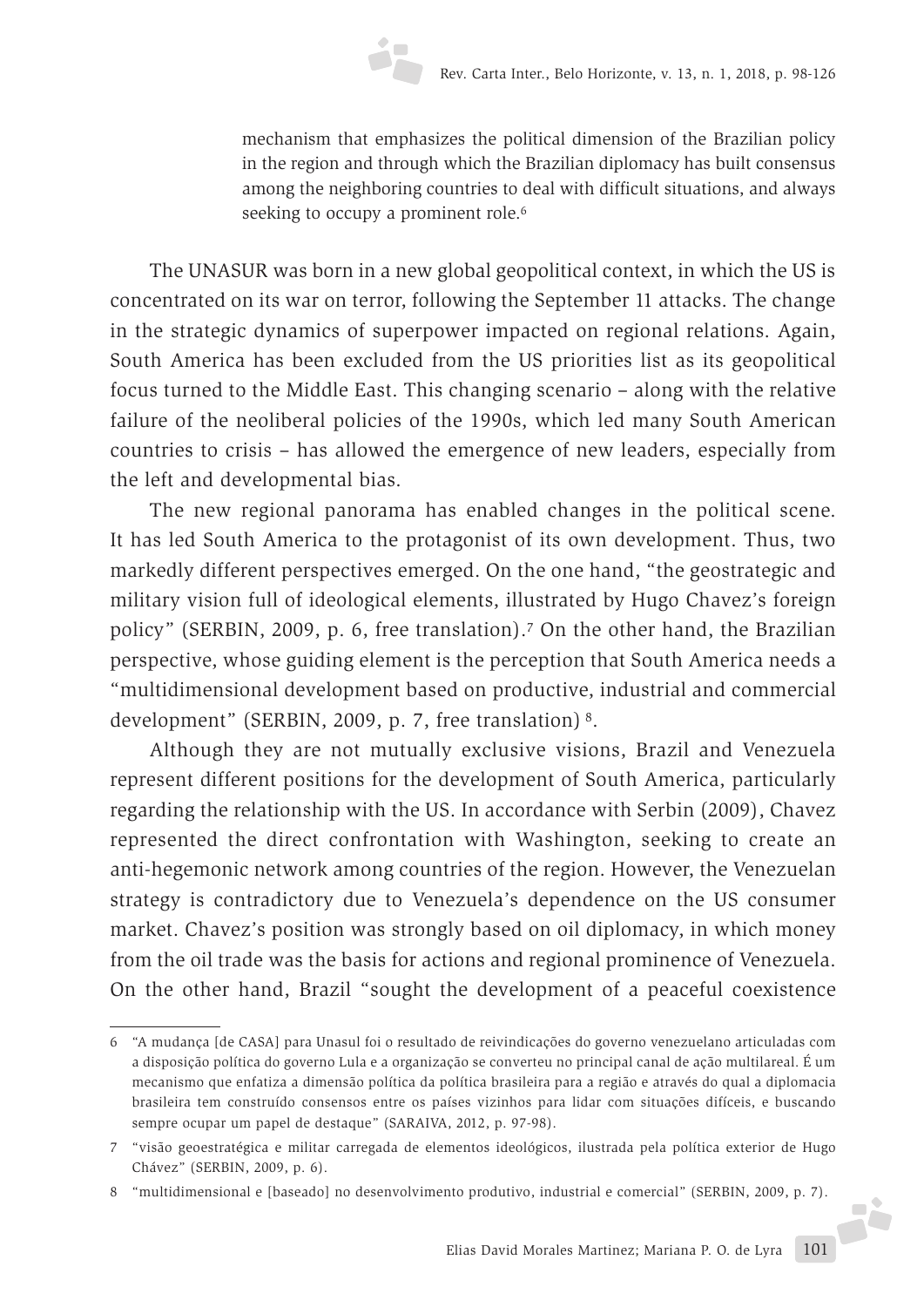with the United States and recognition as a partner in a relationship that does not threaten its regional and global aspirations" (SERBIN, 2009: p. 7, free translation).9

During the opening speech of the 63rd General Assembly of the United Nations, former President of Brazil, Lula da Silva, said:

> In my continent, the UNASUR was created last May, as the first treaty – after 200 years of Independence- that congregates all South American countries. This new political union will coordinate the region's countries in terms of infrastructure, energy, social policies, complementarities of production, finances and defense (SILVA, 2008, p. 3, free translation). <sup>10</sup>

The Constitutive Treaty of UNASUR, in Article 2, takes the responsibility to strengthen the South American democracies, proposing to build a reliable area, stability and peace. Thus, the UNASUR aims to break the South American history, marked by coups and abrupt process of succession of power in an attempt to achieve a virtuous cycle of development and political stability in the region. Figure 1 outlines the cycle desired by UNASUR, in which three elements (integration, dialogue and democracy) feed and strengthen each other.



**Figure 1. Virtuous cycle desired by UNASUR**

Source: elaborated by authors based on the Constitutive Treaty of UNASUR.

Ď.

<sup>9</sup> "procurou o desenvolvimento de uma convivência pacífica com os EUA e o reconhecimento como interlocutor em uma relação que não ameace suas aspirações regionais e globais" (SERBIN, 2009, p. 07).

<sup>10</sup> "Em meu continente, a Unasul, criada em maio deste ano, é o primeiro tratado – em 200 anos de vida independente – que congrega todos os países sul-americanos. Com essa nova união política, vamos articular os países da região em termos de infraestrutura, energia, políticas sociais, complementaridade produtiva, finanças e defesa" (SILVA, 2008, p. 3).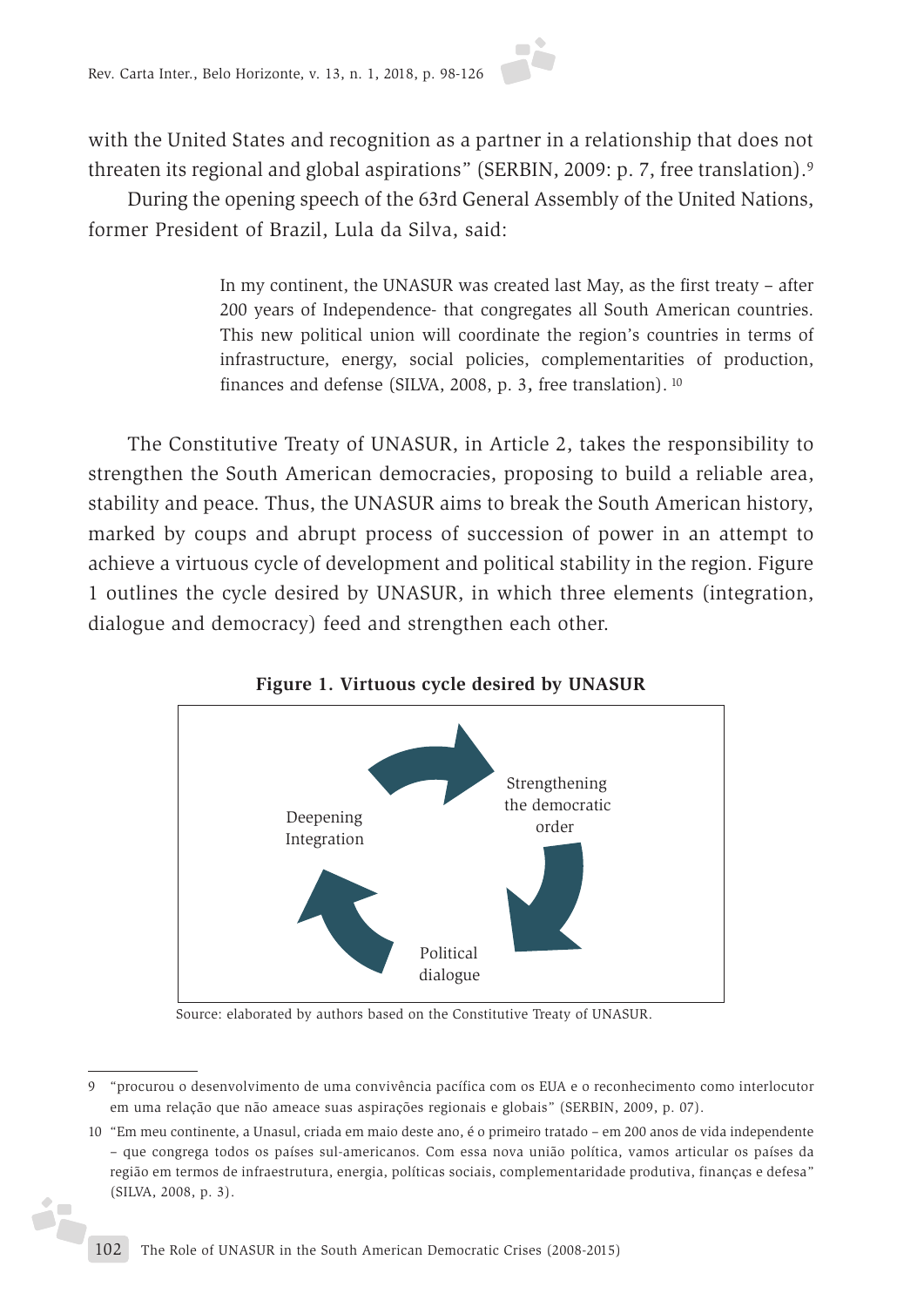In the 1990s, several countries in the region (Bolivia, Venezuela, Peru, Ecuador, and others) were affected by attempts to destabilize the democratic order. South America was space for political crises and difficulties in consolidating young democracies. In this sense, after the establishment of UNASUR, the organization began to mediate crises in defense of the legitimacy of governments, institutions and the democratic system as a whole.

In 2008, shortly after its creation, the UNASUR had to deal with the Bolivian crisis, triggered by the approval of the Hydrocarbons Law, which caused instability to Evo Morales's government. This was one of the first actions of the organization in defense of democracy, which was followed by diplomatic management of crises in Honduras, Ecuador, Paraguay and Venezuela.

In order to fulfill the objectives of UNASUR, a politically stable region is necessary. This includes the protection and promotion of democracy. From this perception, in 2010, an additional protocol was established to deal strictly with democratic order in South American countries, "the Additional Protocol to the Constitutive Treaty of UNASUR on the Commitment to Democracy"11, which is explored in the next section.

In addition to this mechanism, in 2012, the UNASUR created its Electoral Council (CEU) in order to cooperate, integrate and share good practices in relation to electoral processes as well as observing and monitoring elections, when requested by a Member State.

In this sense, the UNASUR has established a institutional structure with the task of supporting one of the most basic elements of a democratic regime: free elections. Also, it has incorporated to its institutional apparatus technical and political instruments to strengthen the procedures for the consolidation of young democracies in the region.

The emergence and consolidation of UNASUR would not have been possible without the values expressed in the external policies of the South American countries that it was feasible to carry out an exclusive integration process for the region. The possibility of harmonizing these interests, searching for a South American identity, reinforced the projects derived from progressive governments, which pushed integration strategies at a different level to the previous integration processes.

<sup>11</sup> From this point on, the term *Protocol on Democratic Commitment* will be used to refer to the Additional Protocol to the Constitutive Treaty of UNASUR on the Commitment to Democracy.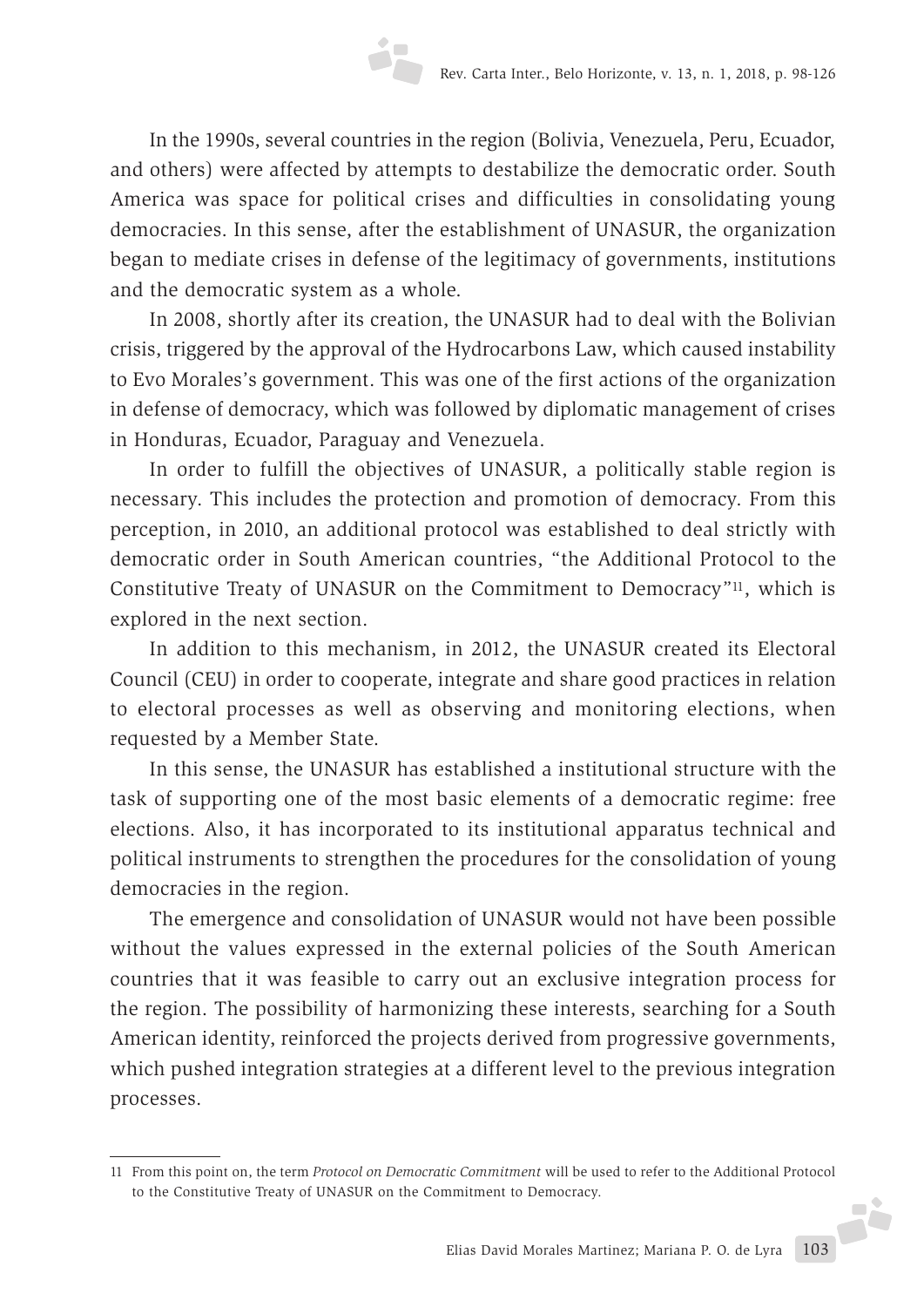Sarti (2014) argues that this new orientation given to Latin American integration processes, was possible with the arrival of more progressive governments in the 2000s, which initiated a virtuous cycle in regional politics. The strategy of seeking the sovereign insertion of the region in order to overcome the subaltern role of the periphery, in which it was relegated from the beginning, it focused on the implementation of autonomy foreign policy and a reinvigoration of democratic institutions associated with the purpose of economic and social development. In fact, this came to constitute a watershed on the continent.

Guimarães (2014) understands this autonomy as a condition of possibility for sovereign development through the building of prosperous, democratic and autonomous economic and political blocs in South America. For this reason, strengthening democracy in the region becomes necessary for regional and emancipatory public policies to take place with broad action.

In this perspective, Nery (2016) emphasizes that due to this new context at the beginning of the 21st century, South American countries' foreign policies adopted more autonomous decisions, which allowed the construction of a different regionalism marked by heterogeneity and political character of emancipation before the constant American influence. UNASUR has thus become a multilateral space for political coordination and cooperation based on the ideological plurality of members. On the one hand, it may be perceived as a place of resistance to US power, on the other hand it offers an environment for concerting regional positions about defense of the interests of the region and the pursuit of the collective good.

Likewise, for Vigevani and Ramanzini (2014) this new South American perception of collective space led to a vision that the region is exclusively entitled to solve controversies and crises, which is based on the autonomy of the external policies. In the Brazilian case, the objective was to strengthen cooperation on defense and security issues, as well as to establish a counterpoint to the influence of the USA, mainly to Andean countries. The point that the authors emphasize is that the countries of the region did not have a history of cooperation in security and defense because different interpretations about those subjects that were subordinated to relation with the USA or the regimes and institutions dominated by this country.

Once analyzed the emergence of UNASUR and the factors that allowed its implementation, it is essential to proceed to the study of the relevance of democracy in the process of political integration,conciliation and resolution of crises among South American countries.

j.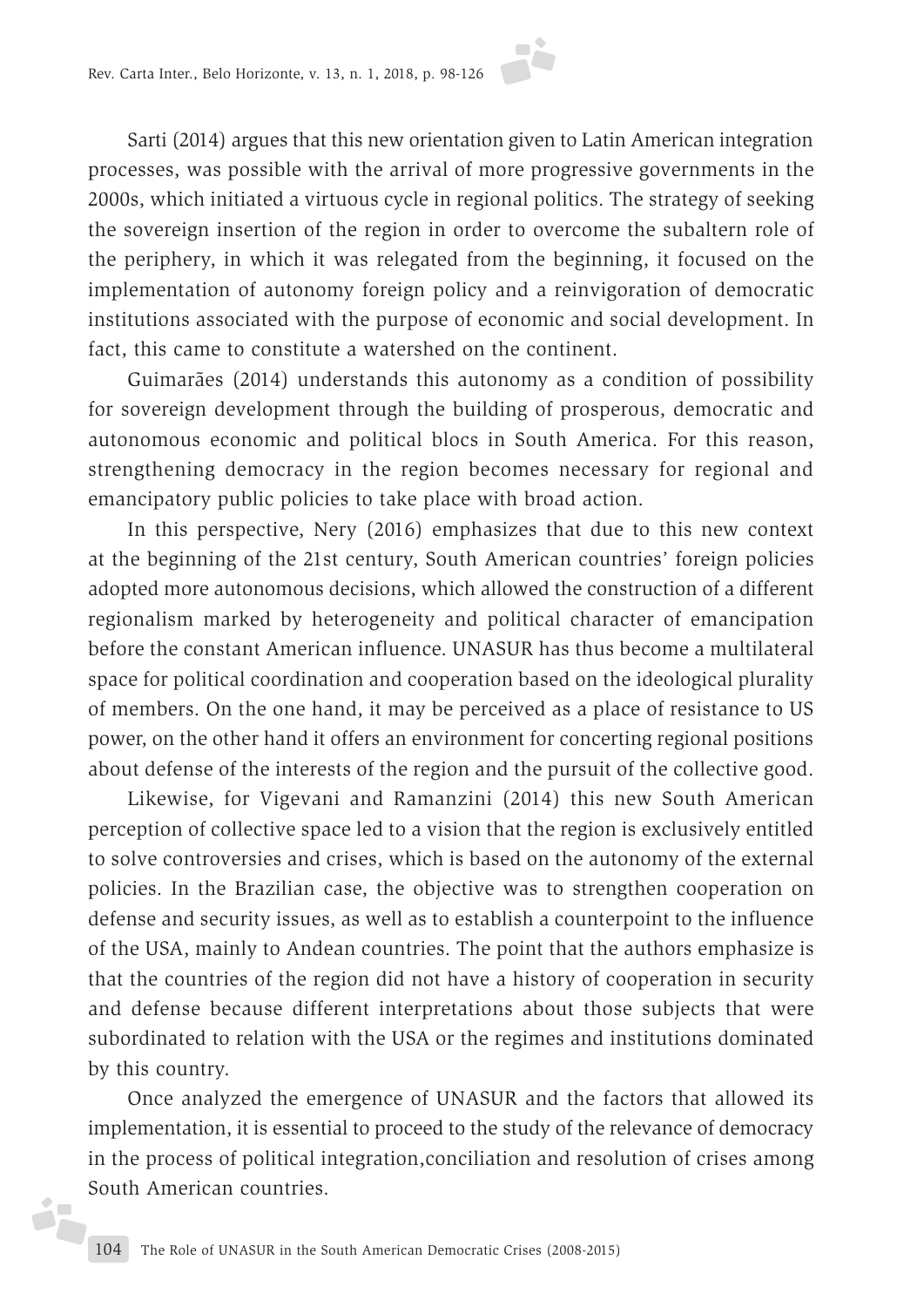# **The Democratic Clause of UNASUR**

Since its creation, the UNASUR has dealt with political problems in the region. Before tensions in the continent, political leaders have perceived the need to create a mechanism to strengthen the South American democracies. Democratic crises in Bolivia (2009) and Ecuador (2010), for example, were essential for the adoption of a "democratic clause" by the organization.

In 2010, during the South American Summit in Georgetown, Guyana, it approved the "Additional Protocol to the Constitutive Treaty of the UNASUR on Commitment to Democracy". Such a mechanism would be applied to member states in cases of "break or rupture threatening the democratic order, violation of the constitutional order or any situation that threatens the legitimate exercise of power and the validity of democratic values and principles" (UNASUR, 2010a, p. 1).12

Soon after the establishment of the Protocol on Democratic Commitment, Hugo Chavez – former president of Venezuela – said that the instrument intended to prevent "coup attempts", stating that "it is a protocol to support democracy and the attack on coups and destabilizing movements that continue to be a threat to the region" (CHÁVEZ 2010, p. 1, free translation).13 On the same occasion, Rafael Correa, President of Ecuador, said that the democratic clause is a "shielding and protection against coups in member countries, [those who try to] take the power of a de facto government will know they will face total rejection from the region" (CORREA, 2010, p. 1).14

At the regional level, enforcement tools and commitment to democracy are not exclusive of UNASUR. The Rio Group, in 1986, affirmed "the need to join forces and capabilities to find region's own solutions [...] and boost the independent and sustainable development [...] unites us to the purpose of strengthening democracy from a growing process of cooperation and integration" (FLACSO, 2008, p. 17).15 The Common Market of the South (MERCOSUR), in 1996, reaffirmed that "the solidarity

<sup>12</sup> "ruptura ou ameaça de ruptura da ordem democrática, de uma violação da ordem constitucional ou de qualquer situação que ponha em risco o legítimo exercício de poder e a vigência dos valores e princípios democráticos" (UNASUL, 2010a, p. 1).

<sup>13</sup> "é um protocolo de apoio à democracia e de ataque aos golpes de Estados e movimentos desestabilizadores que seguem sendo uma ameaça à região, sobretudo à Bolívia, Equador e Venezuela" (Chavez, 2010, p. 1).

<sup>14</sup> "blindagem e proteção contra o golpismo nos países membros, [aqueles que tentarem] tomar o poder de um Governo de fato saberão que terão que enfrentar o repúdio total da região" (CORREA, 2010, p. 1).

<sup>15</sup> "necessidade de unir esforços e capacidades para encontrar soluções próprias [...] e impulsionar o desenvolvimento independente e sustentável [...] nos une ao propósito de fortalecer a democracia a partir de um crescente processo de cooperação e integração" (FLACSO, 2008, p. 17).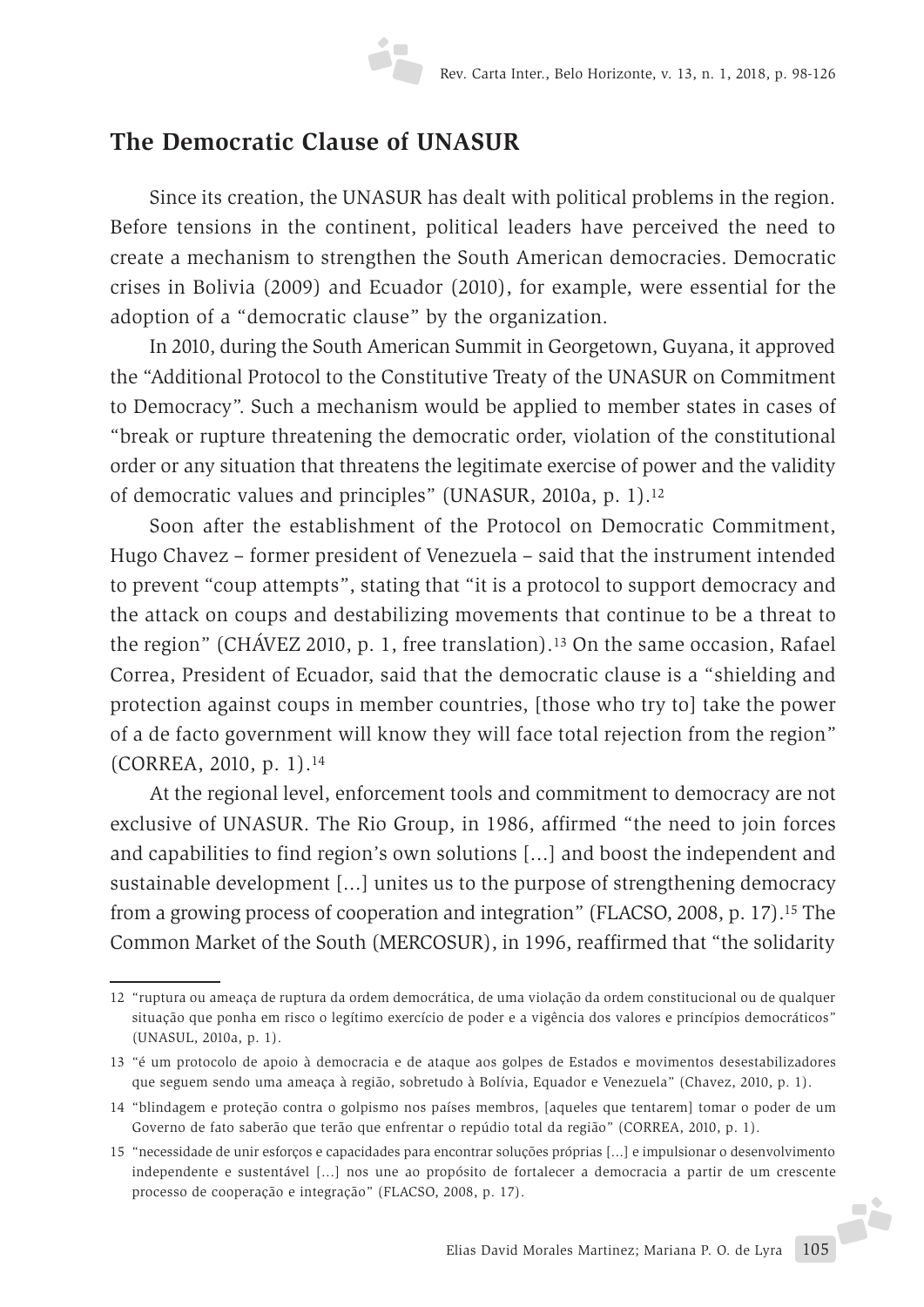of the American states and the high aims which it pursues require the political organization of those states to be based on effective exercise of representative democracy" (MERCOSUR, 1996, p. 1).16 In addition, the Presidential Declaration on Democratic Commitment in MERCOSUR states that democracy is essential condition for participation in the group and provides for the suspension of infringing States.

In 2001, the Organization of American States (OAS) also established a "democratic clause": the Inter-American Democratic Charter, which lifted democracy to the level of rights of the American people. Miranda (2013) argues that *the Protocol on the Democratic Commitment* and the Charter have similar spirits. The difference lies in the instruments that each document has to strengthen democracy. While the Inter-American Democratic Charter provides only diplomatic and suspension actions, *the Protocol on Democratic Commitment* sets out a number of different measures, ranging from diplomatic crisis management to economic sanctions to infringers governments.

Thus, *the Protocol on Democratic Commitment* aims to provide the UNASUR with institutional mechanisms for peaceful resolution of regional tensions in situations of rupture or threat to the democratic order in South American countries. It also allows the rapid consultation between members to decide about sending diplomatic missions and charging penalties on infringers States, in order to restore democratic regular process.

In this sense, *the Protocol on Democratic Commitment* guarantees the respect for sovereignty and territorial integrity of States, and provides several punishments to lawbreakers countries such as:

> a) suspension of the right to participate in various organs and bodies of UNASUR; b) total or partial closure of land borders, including suspension and / or restriction of trade, air and shipping, communications, energy supplies, services and supplies; c) promote the suspension of the affected State in the context of other regional and international organizations; d) promote, together with third countries or regional blocs, the suspension of the rights and / or benefits of the affected state, derived from cooperation agreements; and e) adoption of additional political and diplomatic sanctions (UNASUR, 2010a, p. 2, free translation).17

i,

<sup>16</sup> "a solidariedade dos Estados americanos e os altos fins que ela persegue exige a organização política dos mesmos com base no exercício efetivo da democracia representativa" (MERCOSUL, 1996, p. 1).

<sup>17</sup> a) suspensão do direito de participar dos diversos órgãos e instâncias da UNASUL; b) fechamento parcial ou total das fronteiras terrestres, incluindo a suspensão e/ou limitação do comércio, tráfego aéreo e marítimo, comunicações, abastecimento de energia, serviços e suprimentos; c) promover a suspensão do Estado afetado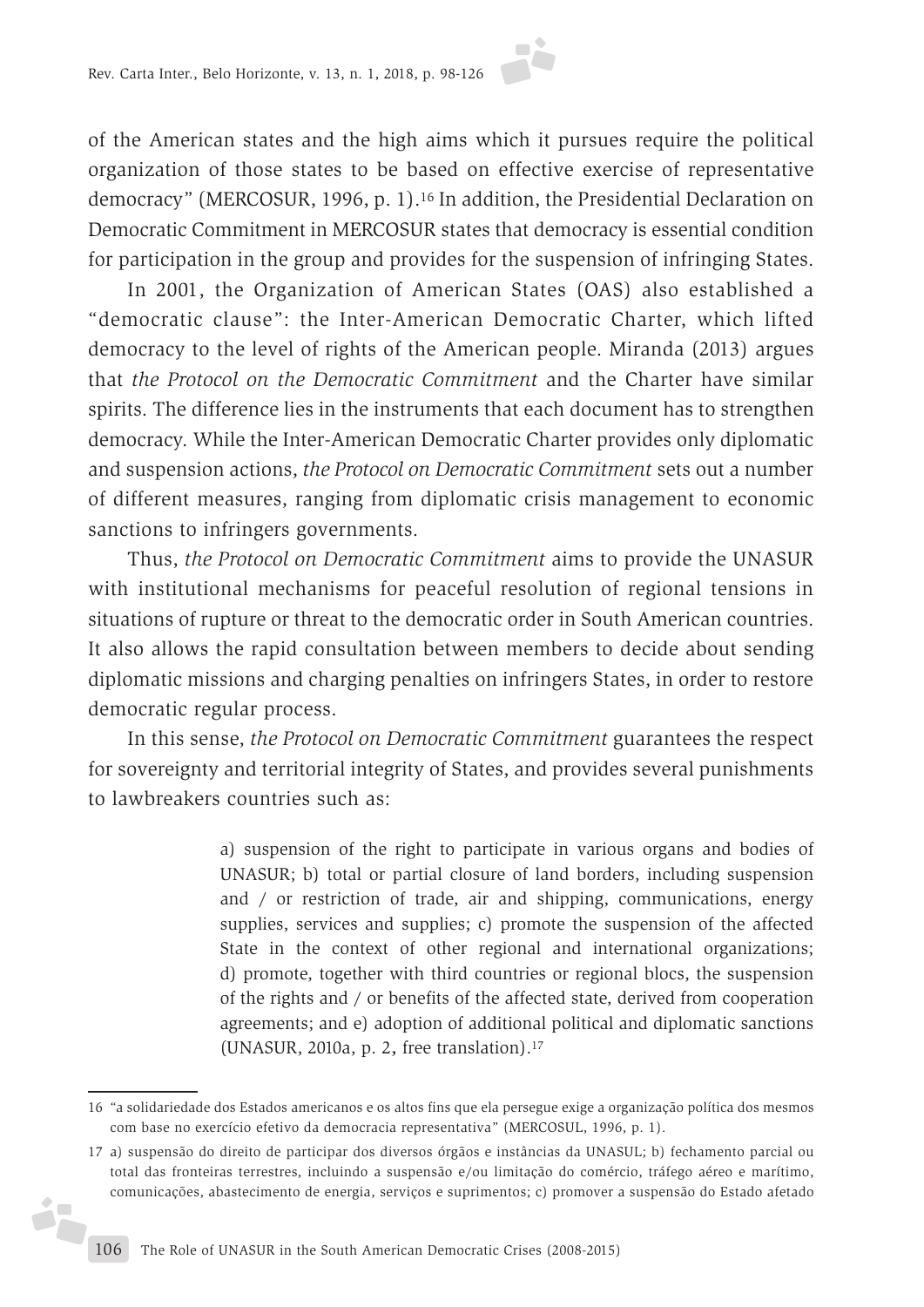Therefore, *The Protocol on Democratic Commitment*, therefore, is a milestone in the institutional development of UNASUR, since it is a binding mechanism (as well as the Constitutive Treaty). It is a protocol that needs to be validated by the national parliaments, indicating acceptance by majority institutions of the South American countries. Moreover, Miranda (2013,p. 198-199, free translation) calls attention to the possible uses:

> [*The Protocol on Democratic Commitment*] is based on a constitutional principle that assumes as democratic governments elected in legal manner, but also leaves open the possibility of application of the 'democratic clause' in case of risk to the effectiveness of 'democratic values' and 'legitimate exercise of power'.18

*The Protocol on the Democratic Commitment* enhances the legitimacy of elected governments as expression of people's will, however, without neglecting minority rights. The document reiterates the commitment to protect the rule of law and its institutions, the democratic order and fundamental freedoms, including freedom of expression and opinion. These elements are considered essential and fundamental not only for the development of regional integration, but also for participation in the UNASUR (UNASUR, 2010a).

Finally, the approval of *the Protocol on the Democratic Commitment* means regional commitment to democratic order. Democracy seems to work as an element that foster regional integration; and its defense is part of the set of actions to deepen integration promoted by the UNASUR.

# **The UNASUR and crises in the South American democracies (2008-2015)**

The defense of democracy seems to support the proposal of UNASUR and finds resonance to analyze activities undertaken by the organization in mediating disputes in the South American States. However, it is necessary to make a brief analysis on what democracy is, and the concept of democracy that the UNASUR

-jà

no âmbito de outras organizações regionais e internacionais; d) promover, junto a terceiros países ou blocos regionais, a suspensão dos direitos e/ou benefícios do Estado afetado, derivados dos acordos de cooperação dos quais fizer parte; e e) adoção de sansões políticas e diplomáticas adicionais (UNASUL, 2010b, p. 2).

<sup>18</sup> [o *Protocolo*] parte de um princípio constitucionalista que pressupõe como democráticos governos eleitos nos moldes legais, mas também deixa em aberto a possibilidade de aplicação da 'cláusula democrática' em casos de risco à vigência dos 'valores democráticos' e ao 'legítimo exercício de poder' (MIRANDA, 2013, p. 198-199).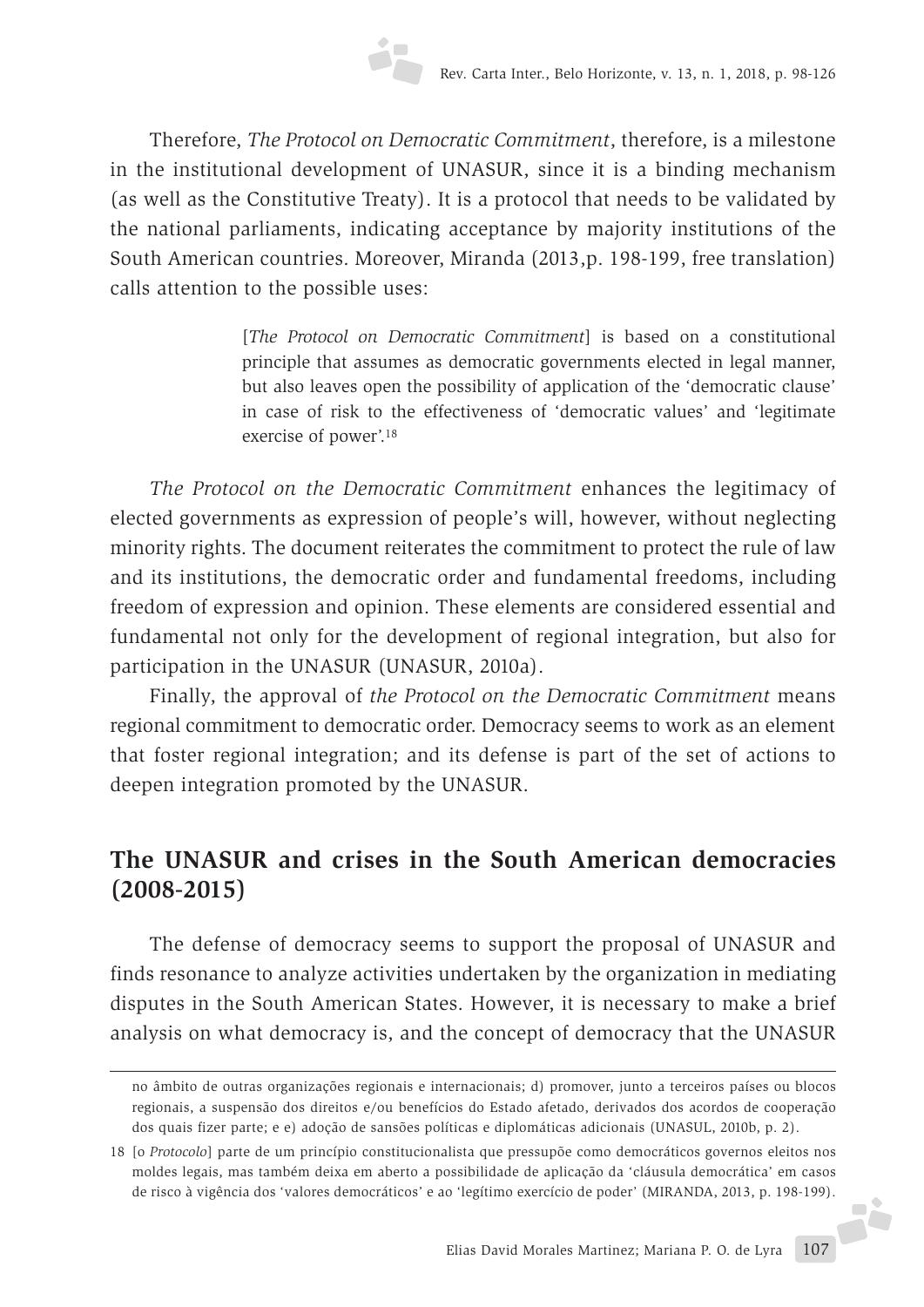manifests to defend like its own cause, in order to guarantee the success of the process of integration between the regional countries. Although the cases analyzed allow us to observe that democracy in South American countries is constantly in process of maturation. There is a perception of possible fragilities distorting the democratic experience, because its understanding is limited only to the matter of the breach of constitutionality, that is not the perception used in this article.

The current South American case denotes a resumption of the democratization of its governmental regimes is directly related to the difficulties in all spheres of the social coexistence during the military regimes in the second half of the twentieth century. The re-democratization of political institutions allowed the inclusion of deep debates on the classic division of powers from the new realities that the Latin American countries came to understand.

Hermet (2002) argues that during the process of democratic transition in the region, there was a significant change in ideological perception by most Latin American citizens. This perception consisted that democracy would undoubtedly bring benefits beyond previous regimes. However, the new democratic governments have faced enormous problems implementing strategies that lead to a better quality of life for citizens.

In this sense, for Guimarães, Barros and Pinto (2014) the problems that Latin American countries have faced in the process of democratization are related to the specific characteristics of the region. It is worth noting that the new democracies tend towards a certain insulation of politics, in addition to focusing on the administrative and procedural dimensions, in detriment of the quality of mechanisms for the incorporation of identities and strategies of the new social actors, who were traditionally excluded and marginalized in their possibilities of participation and exercise of citizenship in the process of democratic consolidation.

Therefore, we believe that UNASUR through the Democratic Clause and the *Protocol* perceives as a fundamental element the defense of this comprehensive democracy, not limited to the existence of elections and participation in the decision-making process, but also to the community process of social integration to strengthen the institutionalization of the Rule of Law and reflective cooperation between the countries of the Region.19

j.

<sup>19</sup> Honneth (2001, p. 65-67) argues that the Habermasian view of democracy can be complemented by Dewey's postulates on democratic proceduralism through the model of social cooperation, since the relationship between state and law, there is a solidary citizenship with the possibility of organizing society through processes of communicative consultation and implementation of institutional programs that lead to the strengthening of institutional procedures.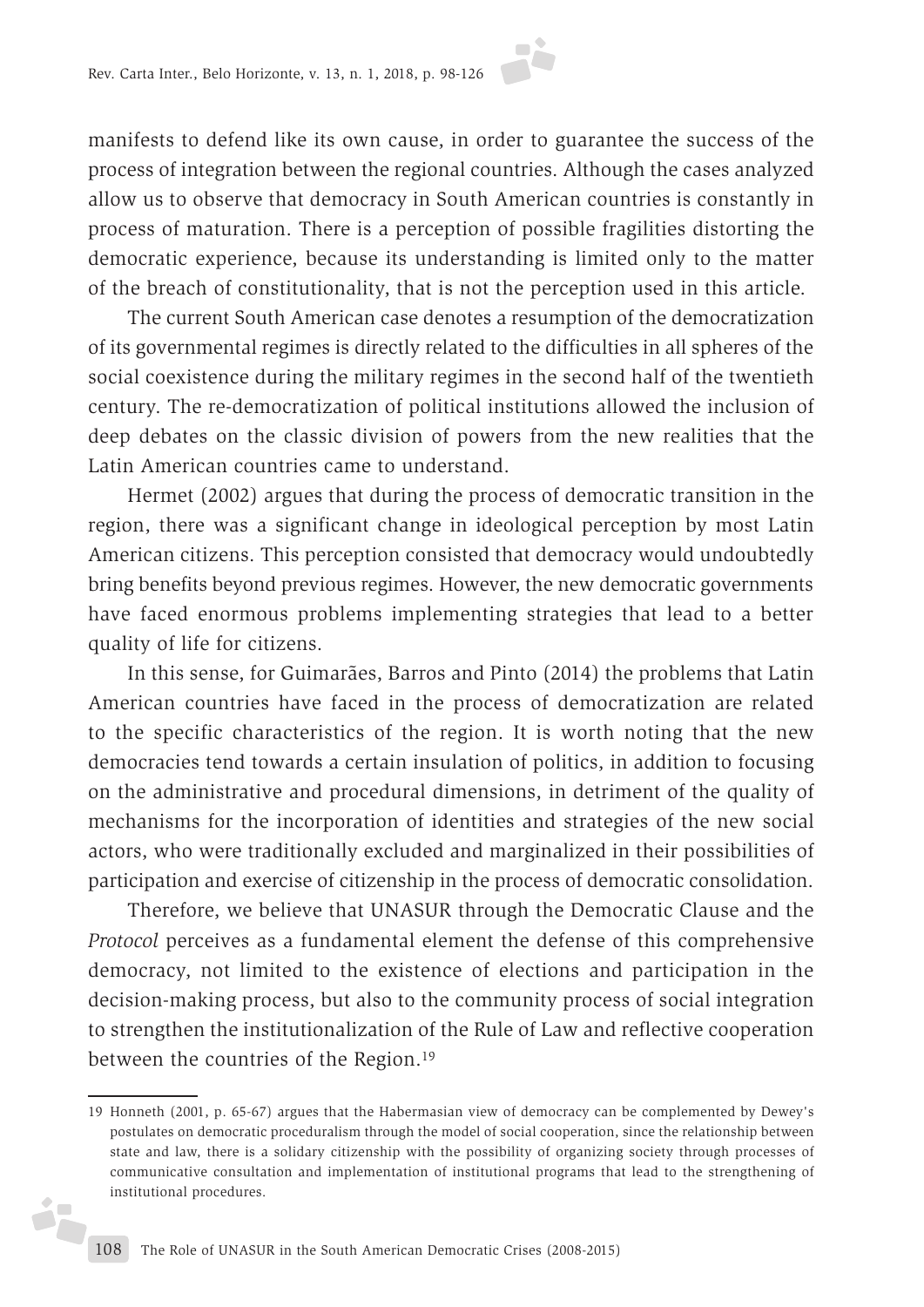

Thus, this section explores briefly four events in which UNASUR has attempted to contain tensions concer ning democratic order in South American countries. Chart 1 below presents the general information about the crises, such as actors involved, period, motivations, among others. It can be observed that the different crises have a thematic scope and do not necessarily refer to the breach of constitutionality.

| <b>COUNTRY</b> | <b>YEAR</b> | <b>KEY ACTORS</b>                                               | <b>MAIN</b><br><b>MOTIVATIONS</b>                                                            | <b>MAIN ACTIONS</b><br><b>DEVELOPED BY THE</b><br><b>UNASUR</b>                                                                                                                                                                |
|----------------|-------------|-----------------------------------------------------------------|----------------------------------------------------------------------------------------------|--------------------------------------------------------------------------------------------------------------------------------------------------------------------------------------------------------------------------------|
| <b>Bolivia</b> | 2008        | Demonstrators<br>for and against<br>Evo Morales'<br>government. | Dissatisfaction<br>with the Law of<br>Hydrocarbons.                                          | • Conflict Mediation.<br>• Support for Bolivia's<br>democratic order.<br>• Declaration of La<br>Moneda.                                                                                                                        |
| Ecuador        | 2010        | Unsatisfied military<br>and government<br>forces.               | Changes in budget<br>and management of<br>public safety.                                     | • Extraordinary meeting<br>of heads of state<br>• Support for Ecuador's<br>democratic order.<br>Elaboration of the<br>Additional Protocol to<br>the Constitutive Treaty<br>of the UNASUR on<br>the Commitment to<br>Democracy. |
| Paraguay       | 2012        | Conservative and<br>leftist social sectors.                     | Dissatisfaction of<br>some sectors with<br>policies of former<br>President Fernando<br>Lugo. | • Meeting of members of<br>UNASUR.<br>• Suspension of Paraguay<br>from UNASUR.                                                                                                                                                 |
| Venezuela      | 2014-2015   | Nicolas Maduro's<br>government and<br>opposition forces.        | Dissatisfaction<br>with Maduro's<br>administration.                                          | • Conflict Mediation.<br>Mission.<br>• Pressure for<br>parliamentary elections<br>in 2015.<br>• Monitoring of the<br>elections.                                                                                                |

**Chart 1. UNASUR and democratic crises in the region (2008 – 2015)**

Source: elaborated by the authors based on information available in UNASUR website (www.unasursg.org)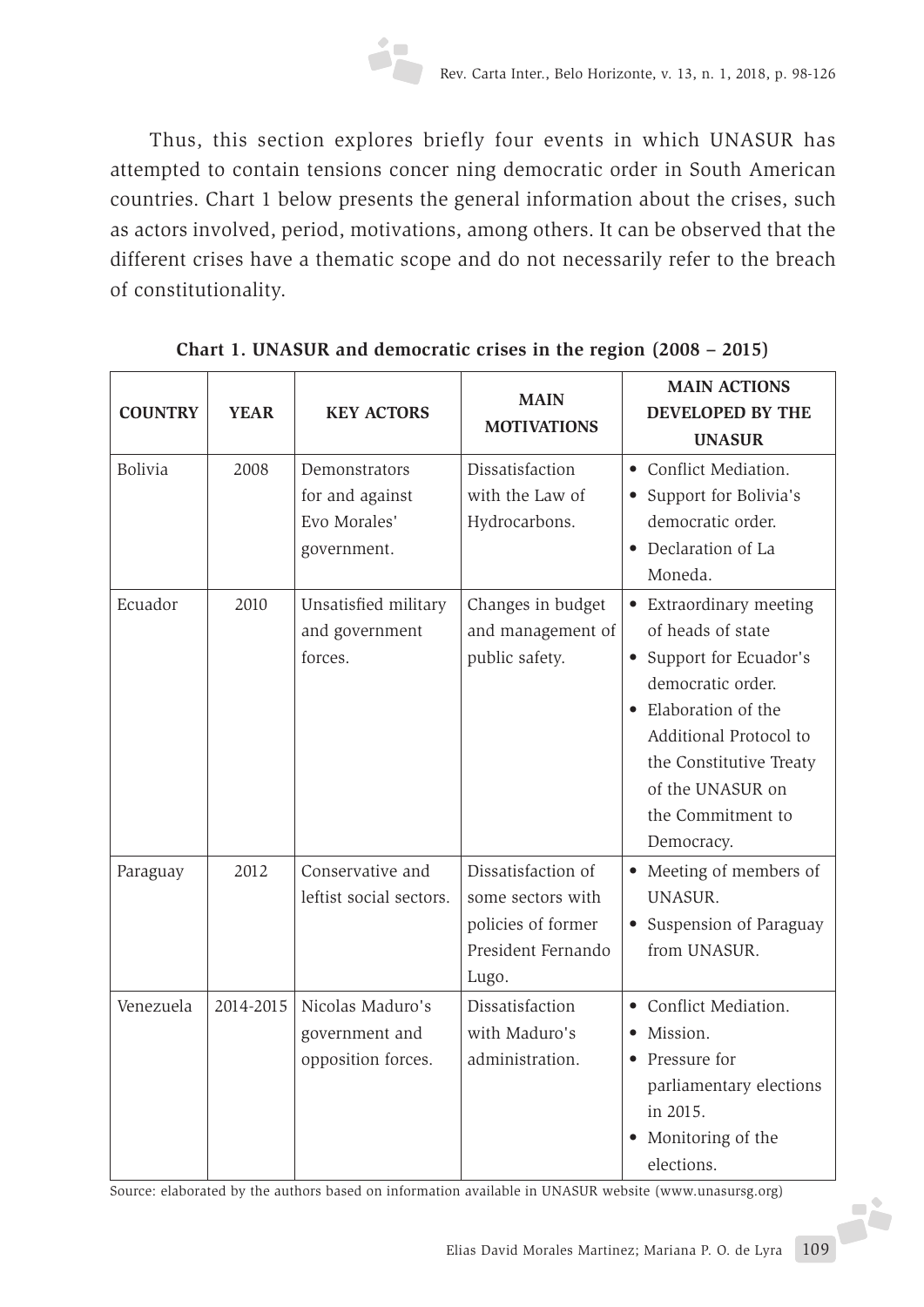

Thus, the crises in Bolivia, Ecuador, Paraguay and Venezuela will be analyzed in more detail below, in order to better understand how UNASUR has conducted its regional activities in matters related to the defense of the democratic order of the South American countries that experienced crises in the period 2008-2015.

### **The Bolivian crisis (2008)**

Bolivia, under Sánchez de Lozada's administration (2002-2003), had been suffering from intense protests related to the sale and use of hydrocarbons which became known as the "gas war". In 2005, Evo Morales was elected with strong support from the Bolivian social and indigenous movements. Based on a political platform that favored a strategy for defense of the national interest, Morales proposed review and renegotiation of hydrocarbon exploration contracts with foreign companies. Moreover, the president of Bolivia projected the redistribution of royalties arising from natural gas and oil exploration, reducing the share of resources for producers states such as Pando and Santa Cruz.

President Morales has been confronted in two ways: national and international. The nationalization of hydrocarbons was rejected by investors and international companies, creating problems with the governments of Spain, England and Brazil. Domestically, the president faced problems with autonomist groups, calling for more freedom from central government for some departments. It added to this controversy and discussions on the reformulation of laws on the maximum size of farms in the Andean country (DOMINGUES, 2008).

The crisis resulted in increased demonstrations against Morales, led by the eastern departments of Bolivia. There were clashes between pro and anti-government demonstrators, causing the death of dozens of people and subsequently the state of siege. The opponents of Morales's government sought the repeal of the Hydrocarbons Law.

Upon request by La Paz in April 2008, Brazil, Argentina and Colombia formed the "Friends Group" to facilitate dialogue between Morales' administration and internal opposition forces. However, the effort was not fruitful. Referendum held in the same year approved the autonomy of the department of Santa Cruz, which was promptly rejected by the Bolivian president on the grounds of unconstitutionality. After the referendum of Santa Cruz, three other departments also consulted on the autonomy of the regions. In all cases, it was observed the significant support from the local population to greater independence from Bolivia's central government.

d.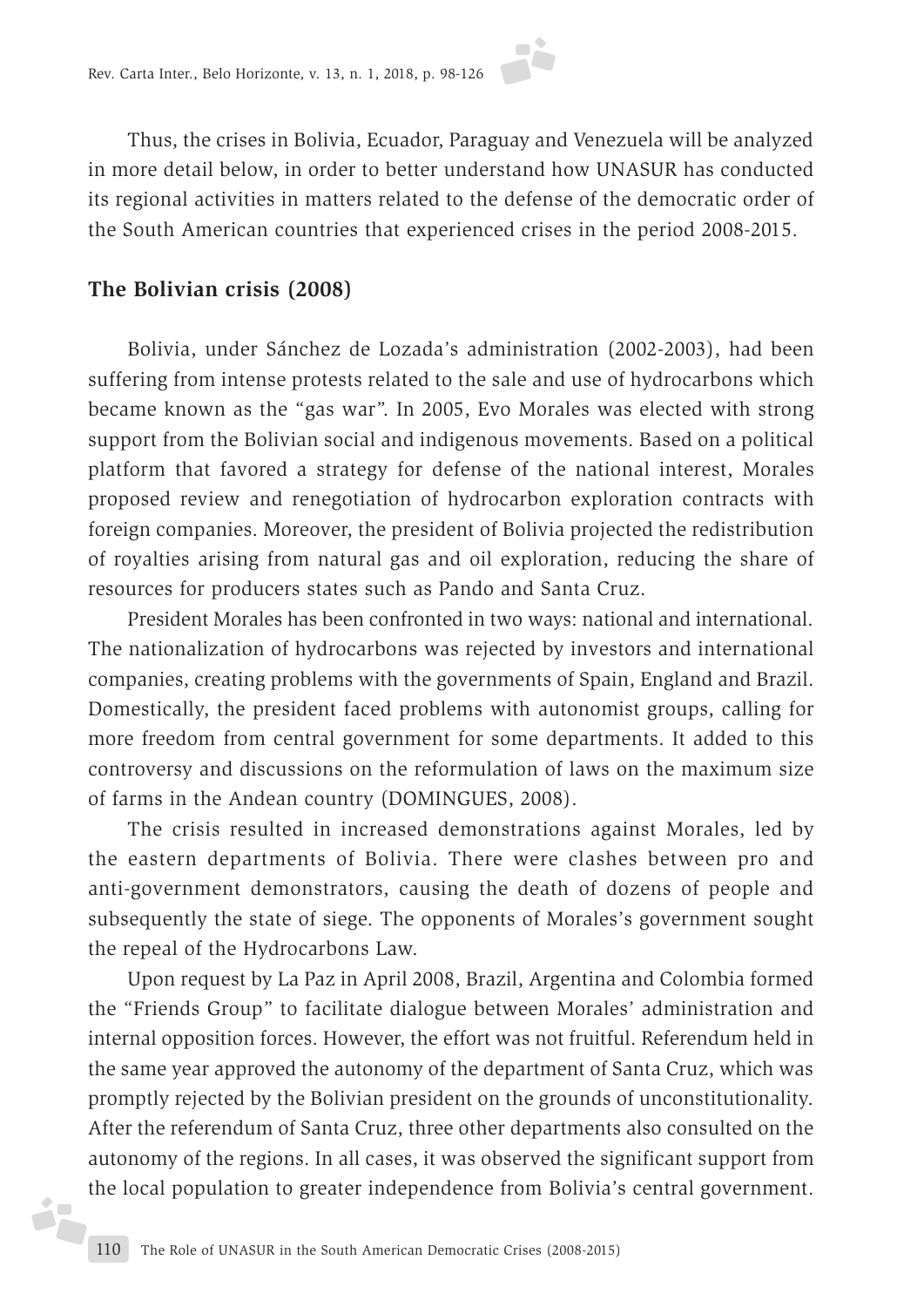Domingues (2008) stresses that to call – through a presidential decree- a referendum to approve a new constitution brought more instability to the Bolivian political scene. The National Electoral Court did not accept the summons, stating that consultations should firstly be submitted to the Congress. Thus, the situation became more radicalized, with clashes between government and opposition forces.

Due to the worsening of the crisis and the expansion of violence, the US diplomat Philip Goldberg was expelled from Bolivia on charges of helping government opponents and planning a coup. As a result, Washington expelled the Bolivian ambassador, Gustavo Guzman. In solidarity to Bolivia, Venezuela also expelled the US ambassador and the presidents of Nicaragua and Honduras canceled official meetings with Washington. Therefore, the crisis took hemispheric proportions.

When internal conflict intensified and separatist groups emerged,, the UNASUR proposed to establish a space for dialogue, while ensuring regional support for the sovereignty of Bolivia. The pro-tempore president, Michelle Bachelet (2008-2009), convened a special meeting in order to present the UNASUR as mediator of the conflict. On that occasion, UNASUR reached a political concert that produced the Declaration of La Moneda, strengthening – at the same time – the South American democratic order and the newly created organization.

The Declaration of La Moneda was a milestone for the UNASUR. The document expressed full regional support for Morales' government and condemned any attempt at destabilization, coup or territorial division of Bolivia. Moreover, it created two committees to assist in containing the crisis. The first group would develop a fair investigation of deaths during confrontations of divergent forces. The second group, coordinated by Chile, had the task of monitoring negotiations between representatives of the Bolivian government and opposition.

After support from the extraordinary meeting, Morales thanked the UNASUR for "the firm position of defending democracy and unity of the people of Bolivia" (MORALES, 2008, p. 1, free translation)<sup>20</sup>, and stressed that "for the first time in Latin American history, South American countries decide among themselves to solve their own problems" (MORALES, 2008, p. 1, free translation) $^{21}$ . Then Morales met with opposition. They signed guidelines to end the crisis, which included a period of two days for negotiations, investigation of killings during the

<sup>20</sup> "pela posição firme de defender a democracia e a unidade do povo da Bolívia" (MORALES, 2008, p. 1).

<sup>21</sup> "pela primeira vez na história latino-americana, os países da América do Sul decidem entre si resolver seus próprios problemas" (MORALES, 2008, p. 1).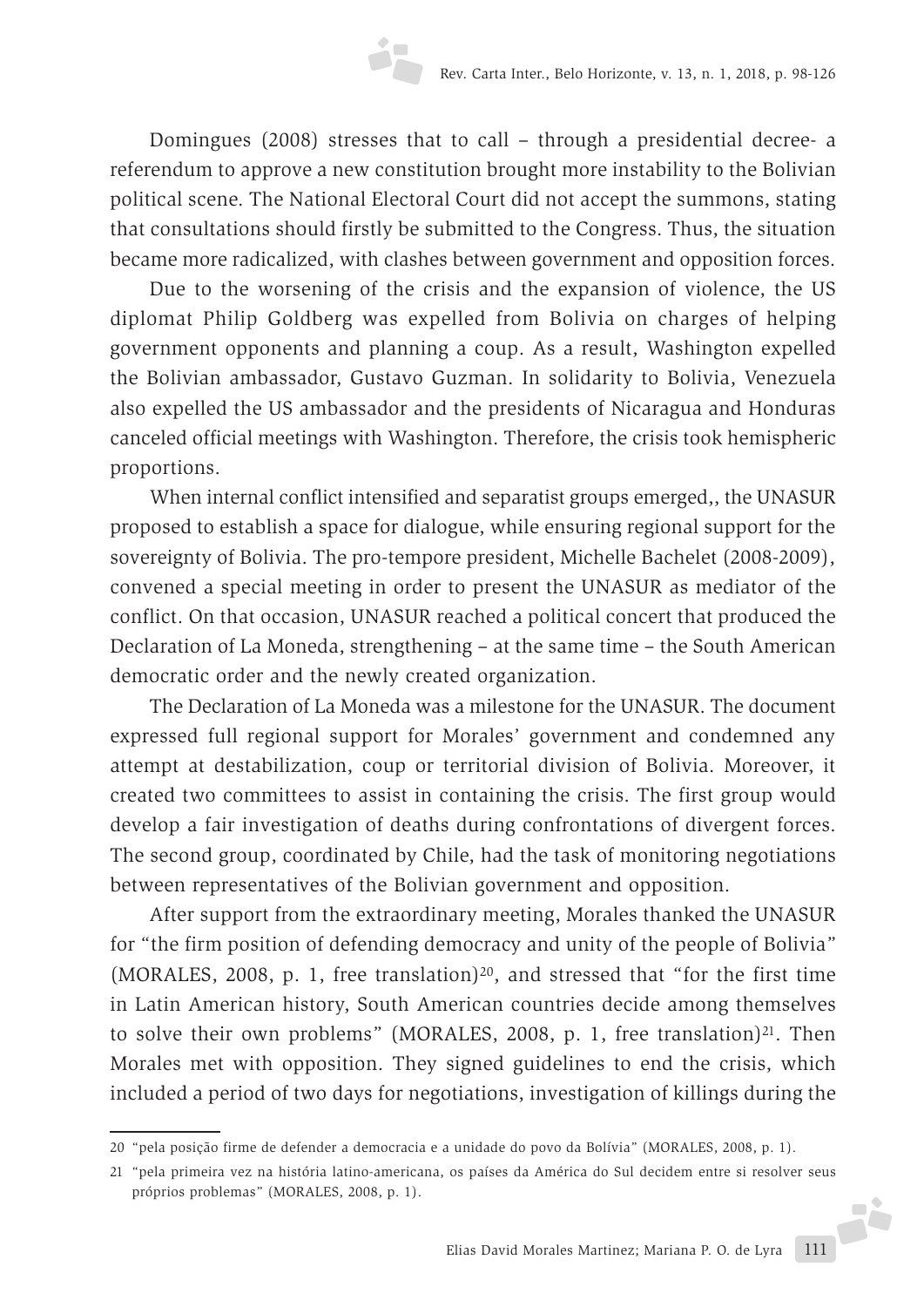clashes, and indication of The UNASUR, the European Union (EU), the Catholic Church and the United Nations (UN) as facilitators of negotiations. The choice of mediating organizations stands out to exclude the OAS, demonstrating the decrease in strength and influence of the hemispheric organization in the South American issues.

For Serbin (2009, p. 11, free translation) the Declaration of La Moneda was "the first successful intervention of UNASUR in internal affairs of one of its member states".22 The author argues that the work in Bolivia was based on three elements proposed by Brasilia and accepted by the other members of UNASUR; they are:

> a) the intervention should be called by the democratically elected government of Bolivia; b) seek to consolidate the existing democratic institutions and promote dialogue between the conflicting parties; c) avoid any reference or questioning the role of the US (SERBIN 2009, p. 12, free translation).23

The management of the Bolivian crisis was a positive intervention of the UNASUR, helping not only the consolidation of South American democracies, but also the real and symbolic advance of South America as manager of its problems. The UNASUR performance showed the relative maturity and autonomy of the region and the search for consensus of the South American governments in cases of local instability. In addition, the successful action of UNASUR enabled its institutional strengthening – the organization was created in the same year of the bolivian crisis – and the deepening of regional integration.

# **Ecuador's crisis (2010)**

ó,

When Rafael Correa initiated his presidency, in 2007, a series of reforms were implemented: from redirection of the Ecuadorian foreign policy to land reform. In this context, it created a stormy atmosphere, with tensions with political parties, public opinion, unions and social movements.

Changes promoted by Correa hit mainly the security sector. He started to investigate complaints of human rights violations by the National Police, what

<sup>22</sup> "primeira intervenção bem-sucedida da UNASUL nos assuntos internos de um dos seus Estados membros" (SERBIN, 2009, p. 11).

<sup>23</sup> "a) que a intervenção fosse convocada pelo governo eleito democraticamente da Bolívia; b) que buscasse consolidar a institucionalidade democrática vigente e promover um diálogo entre as partes em conflito; c) que evitasse qualquer referência ou questionamento quanto ao papel dos EUA" (SERBIN, 2009, p. 12).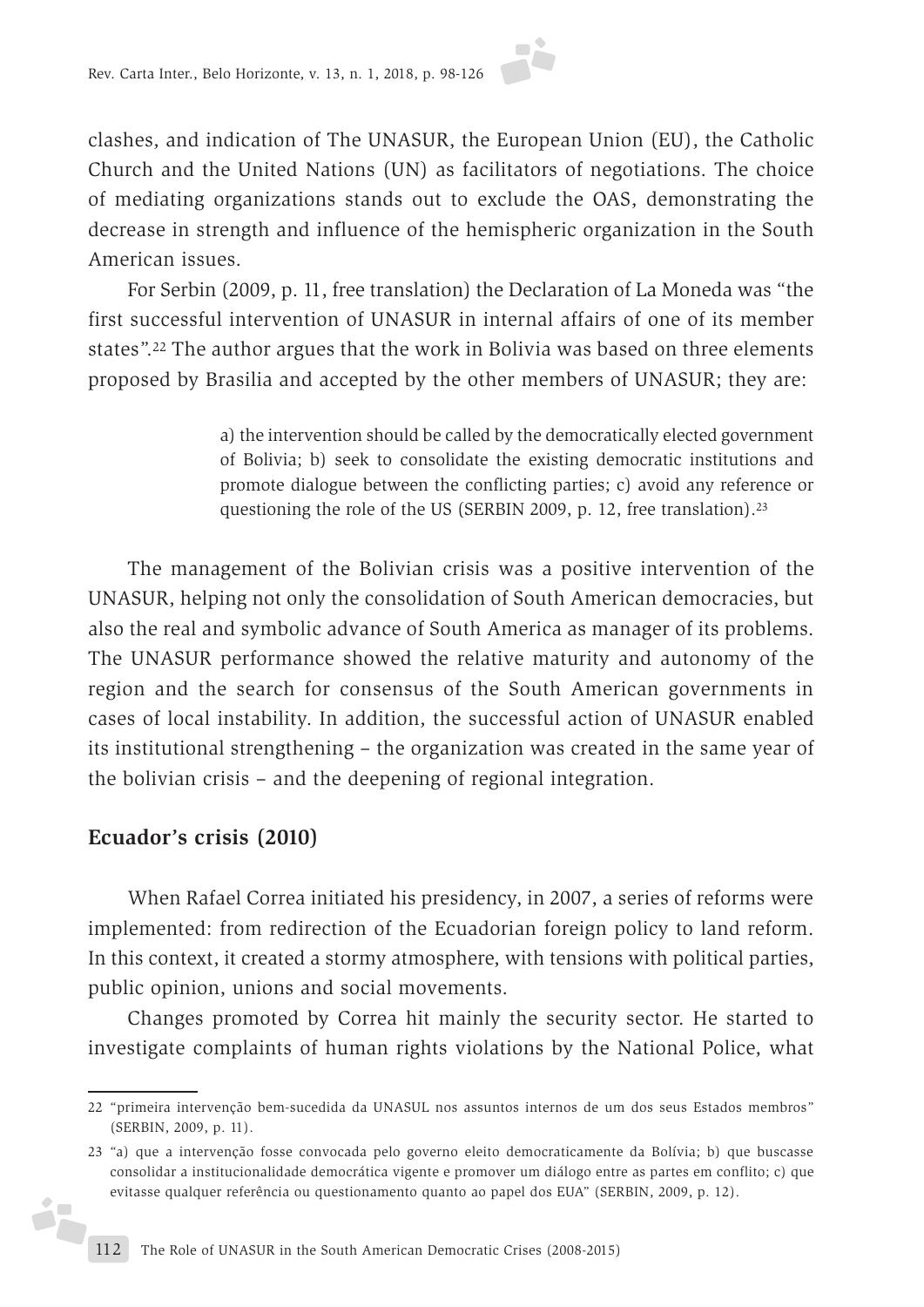generated dissatisfaction in the military sector. In 2010, Correa sent to Parliament a bill that would change the public service (Organic Public Service Law). This project eliminated bonuses for coordination and promotion of the military, but included compensation for overtime. Given the dissatisfaction of the military, the Ecuadorian Congress proposed to negotiate with the category. However, Correa vetoed the negotiation affirming that there could be no exceptions.

On 30 September 2010, the situation radicalized. The Police of the 1st Regiment of Quito, the Ecuadorian capital, refused to leave the police station and provide public security services. Soon, other regiments of Quito and other regions also joined the protest. That same day, the military blocked National Unity Bridge, in Guayaquil, and closed Quito's international airport. Avenues were closed, schools dismissed their students, merchants closed their activities, the public transport stopped and public buildings were evacuated because of the violence – looting, theft etc. – that occurred in the absence of the police (CEPEDA; PAZ, 2011).

Given the chaotic situation, Correa decided to head to the police base. In an attempt to leave the location, Correa was the target of insults. He decided not to withdraw, since he was the President of the country and head of the military. This decision deepened the crisis, and Correa got caught in the military hospital on the other side of the base. The place was taken by demonstrators who threw tear gas and chanted slogans. At the same time, protests took place in Congress and clash between opposing and pro-government forces (CEPEDA; PAZ, 2011).

There is no consensus on whether or not there was an attempted coup, mainly due to unknown leadership or real proposals to replace the president. In any case, the crisis was serious and showed real danger to Correa's life, as well as to the democratic order.

The Secretary General of UNASUR, Nestor Kirchner (between May and October 2010), brought together the South American presidents, in Buenos Aires, to support Correa and defend the democratic order in Ecuador. The UNASUR strongly condemned the situation, treated as a coup by the organization. Furthermore, it was articulated a visit of Member States' foreign ministers to Quito. The UNASUR requested that the events were explained and the perpetrators punished (CEPEDA; PAZ, 2011).

On October 1, 2012, The UNASUR presented the Declaration of Buenos Aires on the situation in Ecuador. In the document, the organization listed six points in which it condemned the crisis and reaffirmed the legitimacy of the Ecuadorian president. According to the Declaration of Buenos Aires: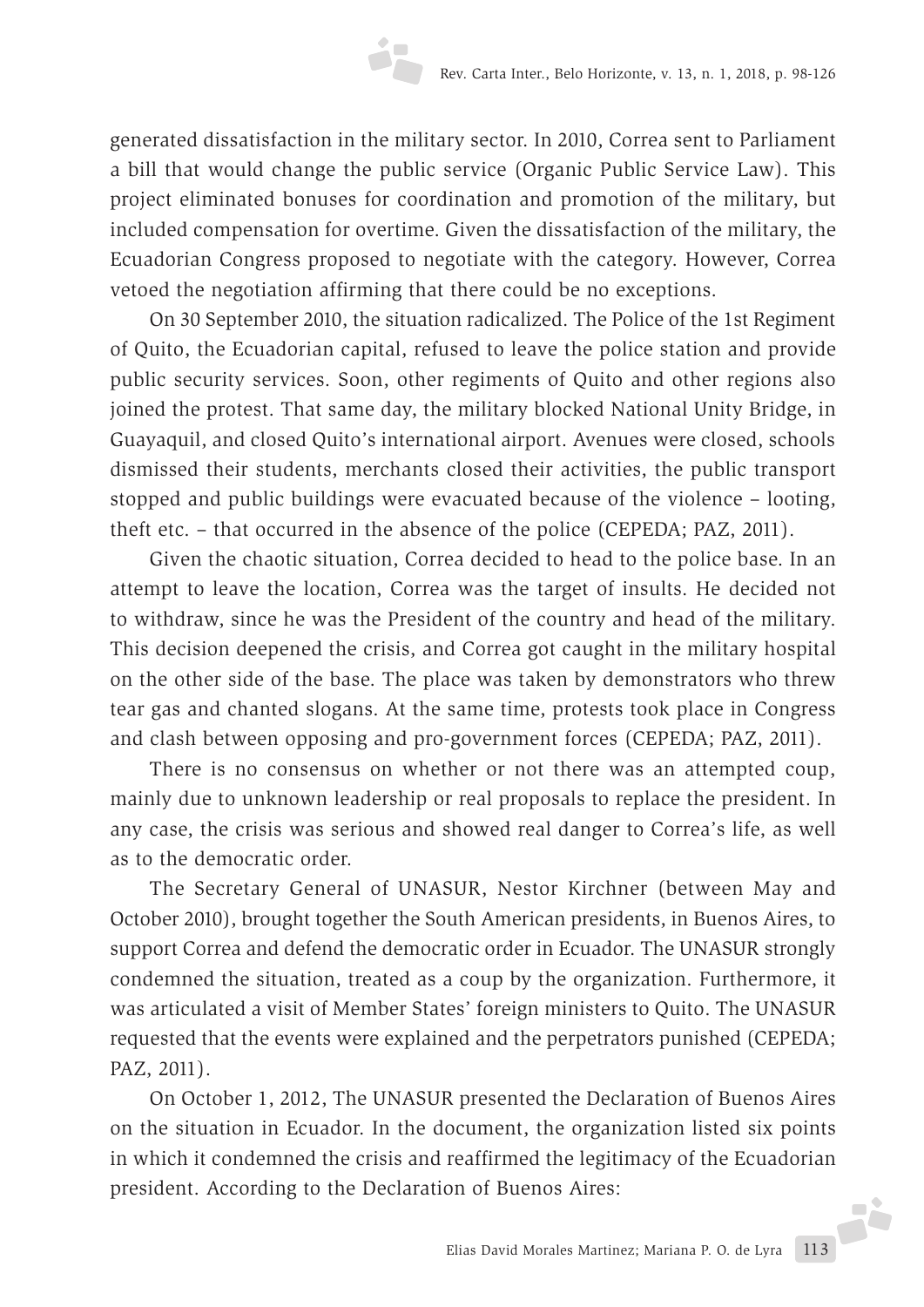

The Heads of State and the Government of UNASUR [...] claim that their respective governments energetically reject and will not tolerate, under no circumstances, any new challenge to the institutional authority or attempted coup to civil power legitimately elected; and warned that in case of new breaches of constitutional order, shall take concrete and immediate measures such as border closures, suspension of trade, air traffic and the provision of energy services and other supplies (UNASUR 2010b, p. 1, free translation).<sup>24</sup>

Due to the crisis experienced by Ecuador, the UNASUR had new space to consolidate the guiding principles of its activities. During this episode, the organization quickly summoned its members to discuss measures for strengthening the democratic order in the region. It was Ecuador's crisis that highlighted the need for a regional instrument to strengthen democracy. Moreover, in December 2010, during the annual meeting, the Additional Protocol to the Constitutive Treaty on the Commitment to Democracy was established, which ensured "concrete measures to be adopted by Member States of UNASUR in situations of rupture of the constitutional order" (ISAGS 2011, p. 1, free translation).25

The immediate regional reaction and especially consensus were an important element for the maintenance of the democratic order in the Andean country. The organization was responsible for establishing dialog and demonstrated that the other South American countries would not connive with ruptures or cope; and would apply sanctions to those that bring risk to democracy. The UNASUR, therefore, showed strength and ability to solve regional problems. The episode was also important to strengthen democracy as one of the core values of the institution and to the development of mechanisms to defend it.

### **The Paraguayan crisis (2012)**

i7

Paraguayan political crisis (2012) is deeply rooted in the agrarian question. The country is marked by conflicts between peasants, landless movement, and large landowners. The victory of Frente de Esquerda, led by Fernando Lugo in

<sup>24</sup> As Chefas e Chefes de Estado e de Governo da UNASUL [...] afirmam que seus respectivos Governos rechaçam energicamente e não vão tolerar, sob nenhum conceito, qualquer novo desafio à autoridade institucional nem tentativa de golpe ao poder civil legitimamente eleito; e advertem que, em caso de novas quebras da ordem constitucional, adotarão medidas concretas e imediatas, tais como fechamento de fronteiras, suspensão do comércio, do tráfego aéreo e o fornecimento de energia, serviços e outros suprimentos (UNASUL, 2010b, p. 1).

<sup>25</sup> "medidas concretas a serem adotadas pelos Estados Membros da UNASUL em situações de ruptura da ordem constitucional" (LUGO, 2012, p. 1).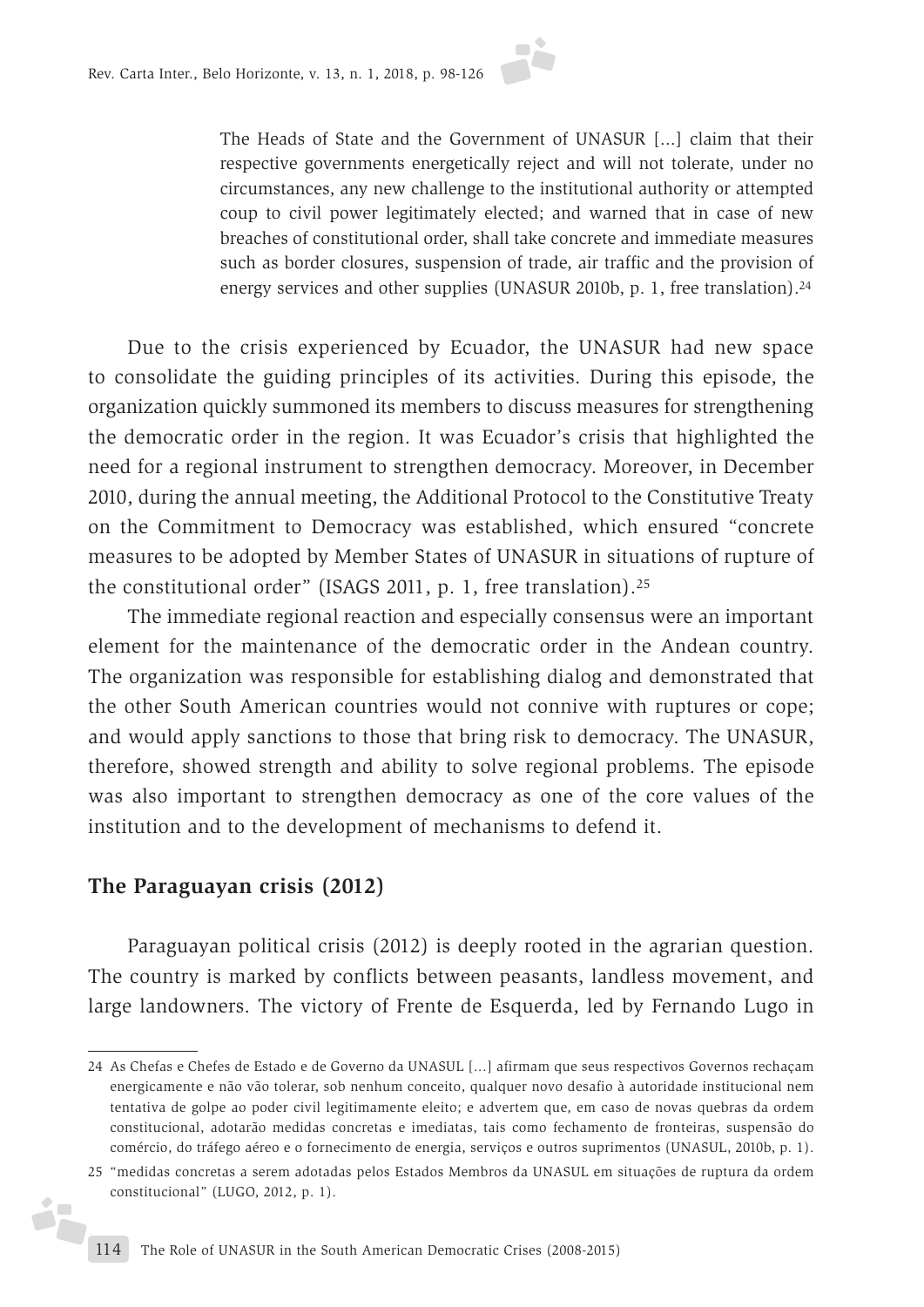2008, put an end to 60 years of Colorado Party domination. Its political platform was based on an agenda that favored land reform, which should be carried out "without traumatic or violent processes" (LUGO, 2012, p. 1, free translation).

During the brief government of Lugo (2008-2012), there were several clashes between large landowners and peasant movements, which led to the end of his presidency. In 2010, Lugo declared state of emergency in the North due to constant land invasions and attacks by the Paraguayan People's Army (EPP), which has strong connections with the FARC (GIRALDI, 2013).

Political instability in Paraguay worsened in June 2012, when eleven peasants and six policemen were killed and dozens of people were injured during conflicts in farm fields Morombi, to the northeast of Asuncion. The ownership of land was attributed to the former senator from Colorado Party – opposition to Lugo's government – Blas Riquelme, who was accused of illegally getting hold of the property during Alfredo Stroessner's dictatorship, also from Colorado Party.

Tensions resulted in the resignation of the Interior Minister (Liberal Radical Autêntico Party, an important supporter of Lugo's government). However, it was found that the property in dispute did not belong to Blas Riquelme, leading Paraguayan President to seek closer ties with the Colorado Party, offering them the Ministry and therefore losing the support of the Liberal Party.

In only four days (between 15 and 19 June 2012), tensions intensified, culminating in the beginning of Lugo impeachment on June 20th, 2012. The Paraguayan legislature based on Article No. 225 of the Constitution and claimed "poor performance of duties" to justify the deposition of Lugo. The charges related to six major elements: 1) links with social movements, which intensified land invasions; 2) authorization of Engineering Command of the Armed Forces in 2009 for political act; 3) Ñacunday case in which Lugo was accused of being condensending with land invasions; 4) explosion of violence related with weaknesses in public security policy; 5) conflict in Curuguaty, which resulted in the death of 17 people; and 6) support for Ushuaia II protocol within MERCOSUR without parliamentary ratification (GAIO, 2012).

On June 22, 2012, seven days after the killings in Curuguaty and two days after the opening of impeachment, President Lugo was ousted and his deputy, Federico Franco of the Authentic Radical Liberal Party, took over the presidency of Paraguay. Lima (2012, p. 1, free translation) argues that the fast impeachment is a type of "neogolpismo". Lima (2012) indicates that the Paraguayan case sets a dangerous precedent: the facility to unseat presidents democratically elected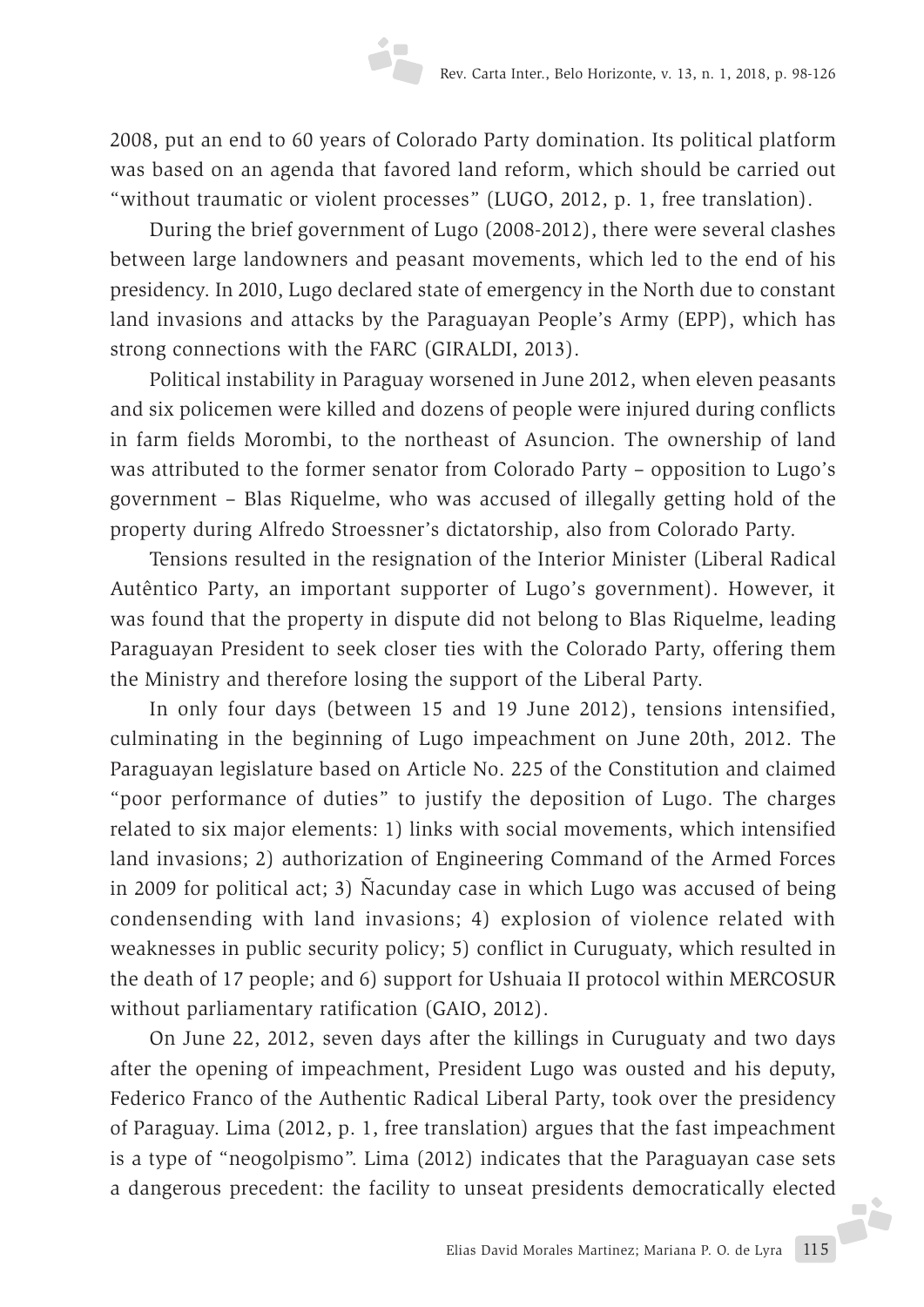through processes that have legal or institutional appearance. The coup in Paraguay took on distinct characteristics of coups (and attempts) that hit South America during the 20th Century and early 21st. For Lima (2012, p. 1, free translation):

> [neo-coup requires] less use of violence than in the past; civilian leadership, and may rely on indirect involvement of the military; maintenance of some institutional appearance; absence of overt participation of a power (USA); and seeks to resolve quickly any kind of social or serious political standoff.26

Franco's government was hailed as legitimate by the United States, Canada, Spain and the Vatican. Nevertheless, it triggered a counter reaction in the region, where many countries classified it as a democracy breakdown in Paraguay. In this sense, the South American countries did not recognize the legitimacy of the impeachment and declared support for Lugo.

Before the decision of the Paraguayan Congress, UNASUR Member States were gathered in Rio de Janeiro for the Rio  $+20$  Conference. During the event, it was decided the immediate dispatch of a mission to Asunción in support of President Lugo. After hearing the Paraguayan President, the UNASUR defended the democratic order and did not recognize the impairment process is based on three main arguments: 1) failures in the charges; 2) disregard to due process; and 3) curtailment of the right to legal defense.

Alí Rodriguez, General Secretary of UNASUR (2012-2014), accompanied UNASUR's mission in Asuncion, and said that opposition had no interest in ending the political crisis, and the situation configured a coup. Shortly before the formal announcement of Lugo's impeachment, Rodriguez said that UNASUR "could not give a different direction to events. [...] What we saw was that they had already made a decision, a coup" (RODRIGUEZ, 2012, p. 1, free translation).<sup>27</sup> Speaking to foreign ministers of UNASUR Member States participating in the mission, Rodriguez said that Paraguay fit in Articles 1, 5 and 6 of the Protocol on Democratic Commitment, indicating no regional support for the development of the Paraguayan case.

i,

<sup>26</sup> [o neo golpismo apresenta] menor uso da violência que no passado; liderança civil, podendo contar com participação indireta dos militares; manutenção de alguma aparência institucional; ausência da participação ostensiva de uma potência (EUA); e o objetivo de resolver de forma rápida algum tipo de impasse social ou político grave (LIMA, 2012, p. 1).

<sup>27</sup> "não pôde dar um rumo diferente aos acontecimentos. [...] o que vimos é que já há uma decisão tomada, um golpe de Estado" (RODRIGUEZ, 2012, p. 1).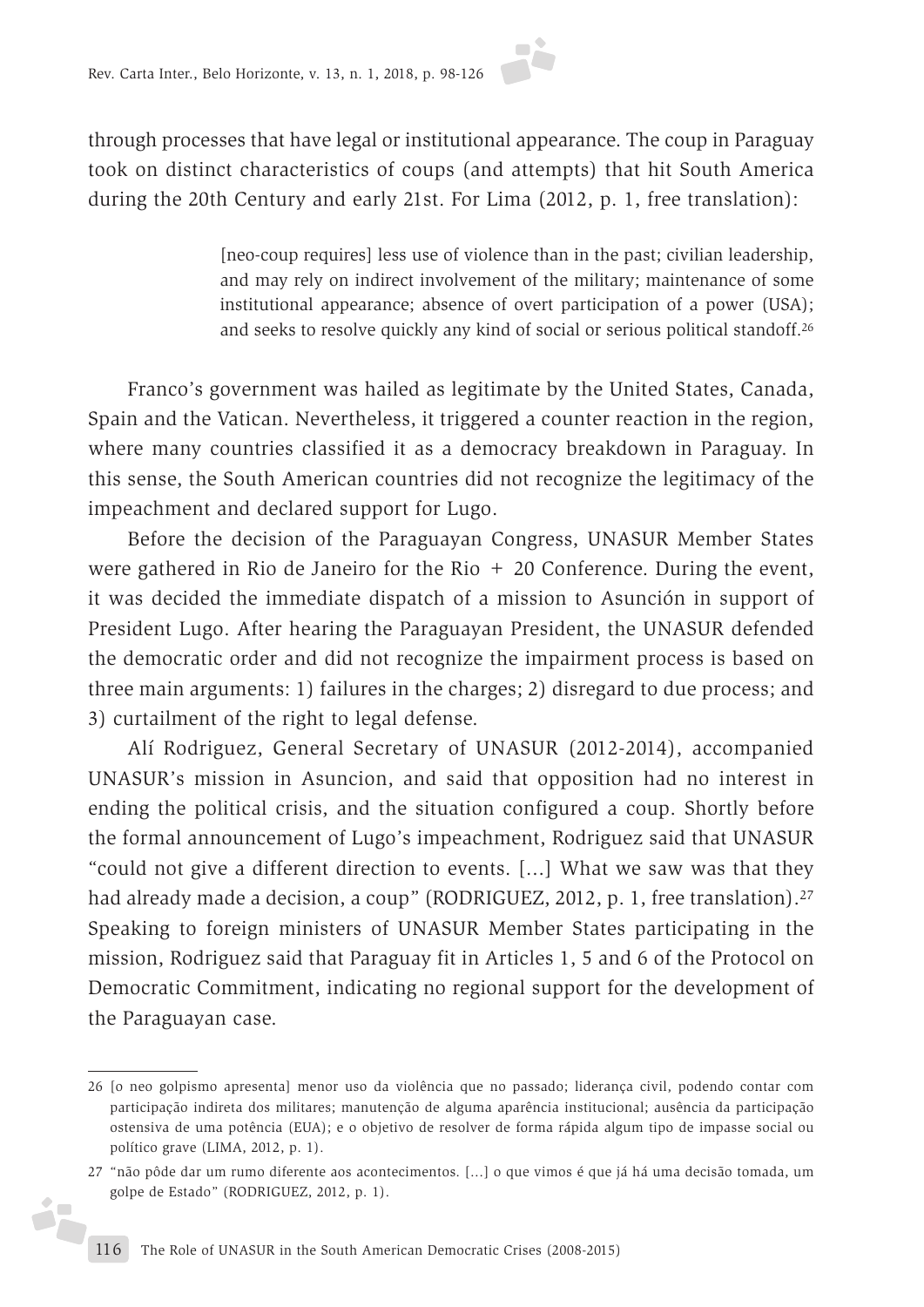Based on the democratic clause, the South American organization decided to suspend Paraguay. UNASUR Member States ratified the suspension<sup>28</sup> of Paraguay until the restoration of democratic order, which they expected to happen after the 2013 elections. Such decision created an unusual situation, since Paraguay was responsible for the pro-tempore presidency of UNASUR. Peru faced with this standoff, had to take over the continuing presidency rotation stipulated by the organization.

Despite the suspension, UNASUR Member States decided not to impose economic or trade sanctions to Paraguay, because such measures would only further harm the Paraguayan people and increase political and social tensions. This decision however faced internal disagreements. The Ecuadorian President expressed the need of full compliance with the *Protocol on Democratic Commitment*, which included the suspension of economic relations as a way to curb coup movements in the region. On the other hand, Brazil and Argentina lobbied against economic measures, since both countries have strategic interests – mainly related to the energy sector – in Paraguay. In the end, the position of Brasilia and Buenos Aires prevailed.

The Paraguayan case was the first failure of UNASUR in preventing the interruption of the democratic order in South America. It highlighted the difficulties of acting in a context of neogolpismo, which eliminates the use of armed forces and uses the fragility of democratic institutions in some countries, making it difficult to characterize it as a coup. On the other hand, the existence of strong national interests made it difficult for the Organization to deal with the crisis. Both factors helped to build UNASUR ambiguous reaction. That is, the organization provided a quick diagnosis of the crisis and it was strong in the discursive level; however, its proposal for overcoming the crisis and developing conciliatory alternatives was weak.

Democracy in South America in general, and of Paraguay, in particular, has not been strengthened. The situation might be seen from the perspective of the organization's weakness in dealing with the interests of South American states. However, it is clear that UNASUR actions were important for the exercise of regional autonomy, as the organization was the main interlocutor between the parties. As in previous events, the South American countries dismissed

<sup>28</sup> It is important to mention that the president of Paraguay, Federico Franco, questioned the suspension based on the alleged illegality of UNASUR democratic clause, since it had not been approved by the Paraguayan Parliament, therefore, would not be valid.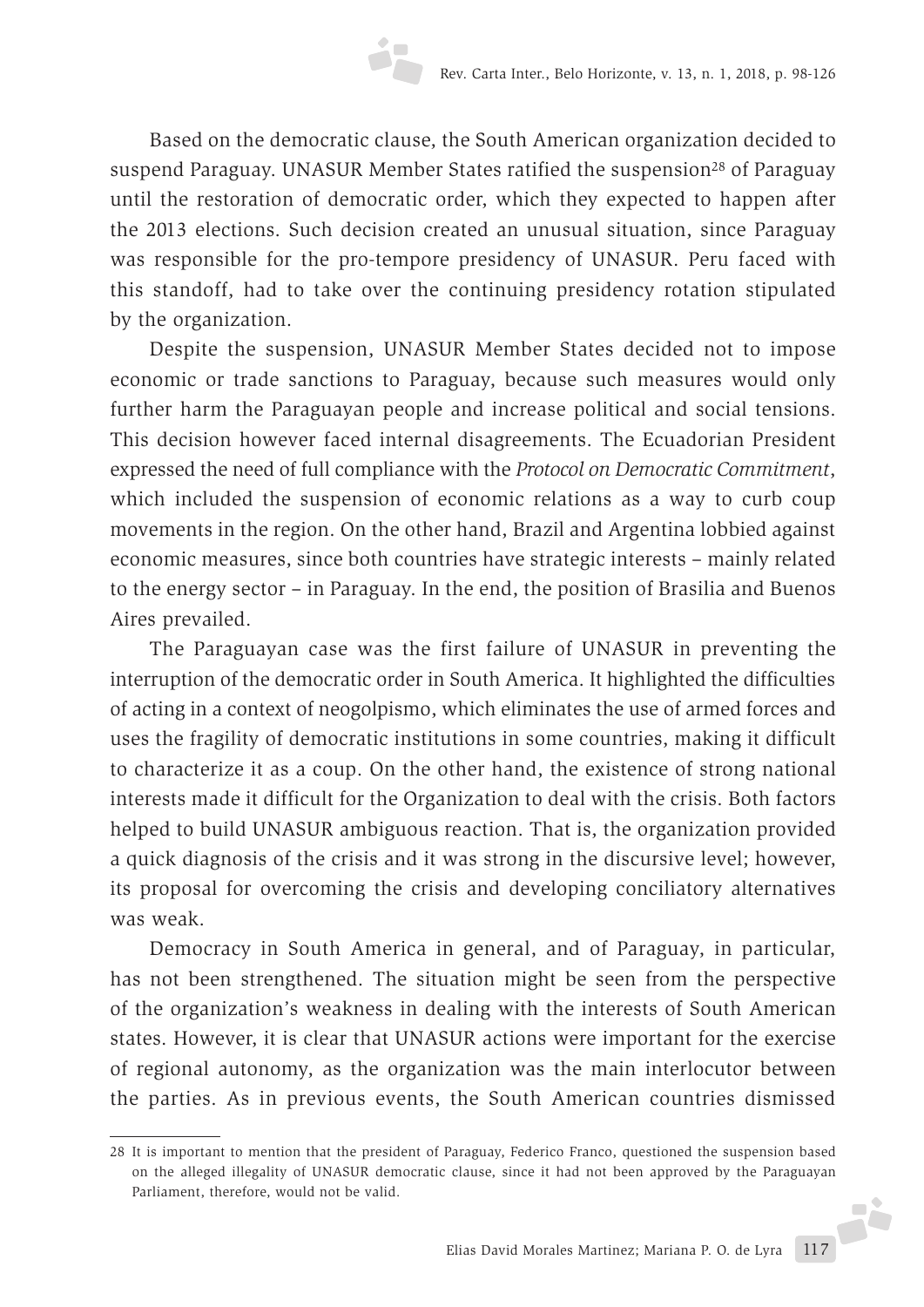

extra-regional interference – in particular the US. Although it has failed in terms of finding a solution to the crisis, the UNASUR creating room for effective dialogue in South America.

### **The Venezuelan crisis (2014-2015)**

The last years of Hugo Chavéz's government marked the slowing down of the Venezuelan economy. The death of Chavez, in March 2013, raised further doubts about the survival of his development model. However, the former Venezuelan leader managed to leave a successor. Nicolas Maduro reached the presidency of Venezuela committed to advancing the Chavism in face of the evident economic crisis.

In February 2014, a series of protests took place against Maduro's government, led mainly by Leopoldo López, the leader of the right-wing party Voluntad Popular. Among other things, protesters demanded a solution to the economic crisis in the country, caused by the decline in government revenues in face of falling commodity prices on the international market.

It is important to mention that the Venezuelan economy is strongly dependent on resources from oil sales. This market has been marked by disputes of Petroleum Exporting Countries (OPEC) and the US due to the North American shale oil and gas. This situation has brought down oil price in recent years. As a result, instabilities in the oil market have had negative impact in the Venezuelan economy. In recent years, the country has faced a staggering rise in inflation rate<sup>29</sup>, decline in exports 30 and shortages of essential items in retail markets (IMF, 2015).

The protests that happened between February and June 2014 left the total of 43 people dead and 878 injured (AMNESTY INTERNATIONAL, 2015). One of the leaders of the demonstrations, Leopoldo López, has been accused of incitement, conspiracy and attempted coup what culminated in his arrest by the Venezuelan government. López has handed himself and has been arrested at a prison in Caracas.

Given the instability in Venezuela, Ecuadorian President Rafael Correa has called an UNASUR extraordinary meeting to address the issue. During the inauguration ceremony of the Chilean Michelle Bachelet, the worsening situation

Ď.

<sup>29</sup> According to data from the International Monetary Fund (IMF) in its World Economic Outlook Database, Venezuela's inflation was 56.193% (in 2013), 69.829% (in 2014) and the forecast for 2015 is 55.914% (IMF, 2015).

<sup>30</sup> In 2013, the volume of exports fell 6.17%. In 2014, the drop was 0.189%. It is expected a slight recovery in 2015 (IMF, 2015).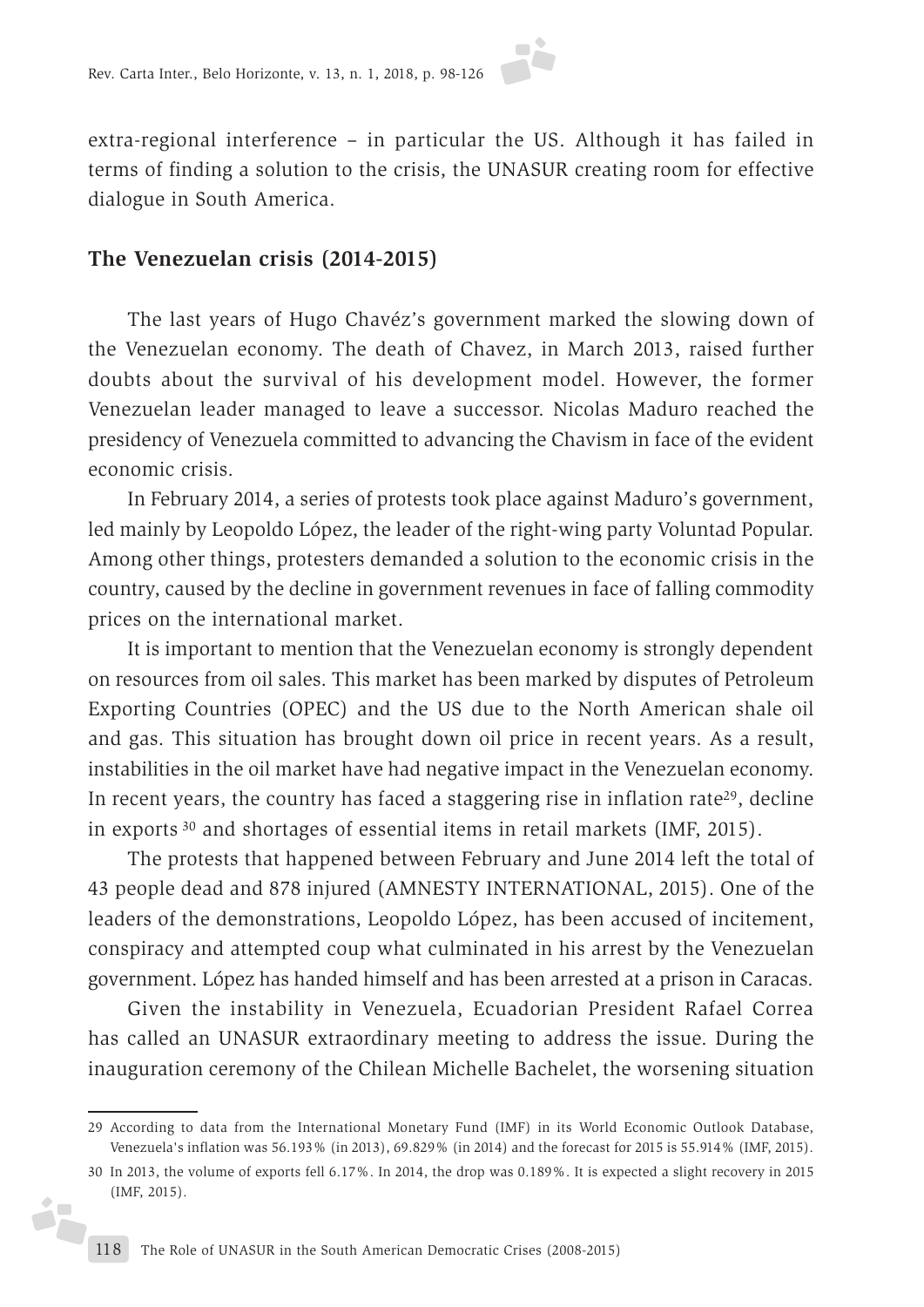in the Andean country was discussed. In an official statement, the organization rejected the violence and expressed condolences to victims' families, as well as solidarity to the Venezuelan people and the democratically elected government (UNASUR, 2014).

The resolution signed at the Extraordinary Meeting of the UNASUR Council of Foreign Ministers on Venezuela approved five points: 1) support the Venezuelan government's efforts to establish dialogue with opposition forces and social movements; 2) creation of a mission to mediate negotiations, following Venezuela's request; 3) statement of the Pro Tempore Presidency to organize the work of the Council of Foreign Ministers to act on the issue; 4) reporting and requesting information about activities of Foreign Ministers to mediate the conflict; and 5) a statement of concern about threats to the independence and sovereignty of Venezuela (UNASUR, 2014).

The UNASUR sent diplomatic missions composed of foreign ministers of Brazil, Colombia and Ecuador, in addition to the current Secretary General of UNASUR and former Colombian President Ernesto Samper. The organization has taken two distinct courses of action. First, to mediate negotiations between Maduro's administration and opposition forces. Second, to negotiate with the US the end of economic sanctions imposed by Washington to Venezuela.

In early 2015, Obama said the situation in Venezuela was a "national emergency [...]. Unusual and extraordinary threat to the national security and foreign policy" (OBAMA, 2015, p. 1, free translation) $31$ . In addition, the US president imposed sanctions against officials of Venezuela, as the freezing of economic transactions, as well as prohibition to enter into the United States territory. These sanctions are linked to Venezuela Defense of Human Rights and Civil Society Act, signed by Obama in December 2014.

Relations between Washington and Caracas have been unstable since the beginning of Chavism. After the 2014 protests, the situation has deteriorated mainly due to Maduro accused the US of interference and support for coups in Venezuela. Even though, Maduro requested UNASUR mediation for improving his relations with the US, making the assessment of the Venezuelan situation even more complex.

In March 2015, the UNASUR condemned the US classification of Venezuela as a security problem and rejected sanctions imposed by Washington. At the same

<sup>31</sup> "emergência nacional [...]. Ameaça não usual e extraordinária à segurança nacional e à política exterior" (OBAMA, 2015, p. 1).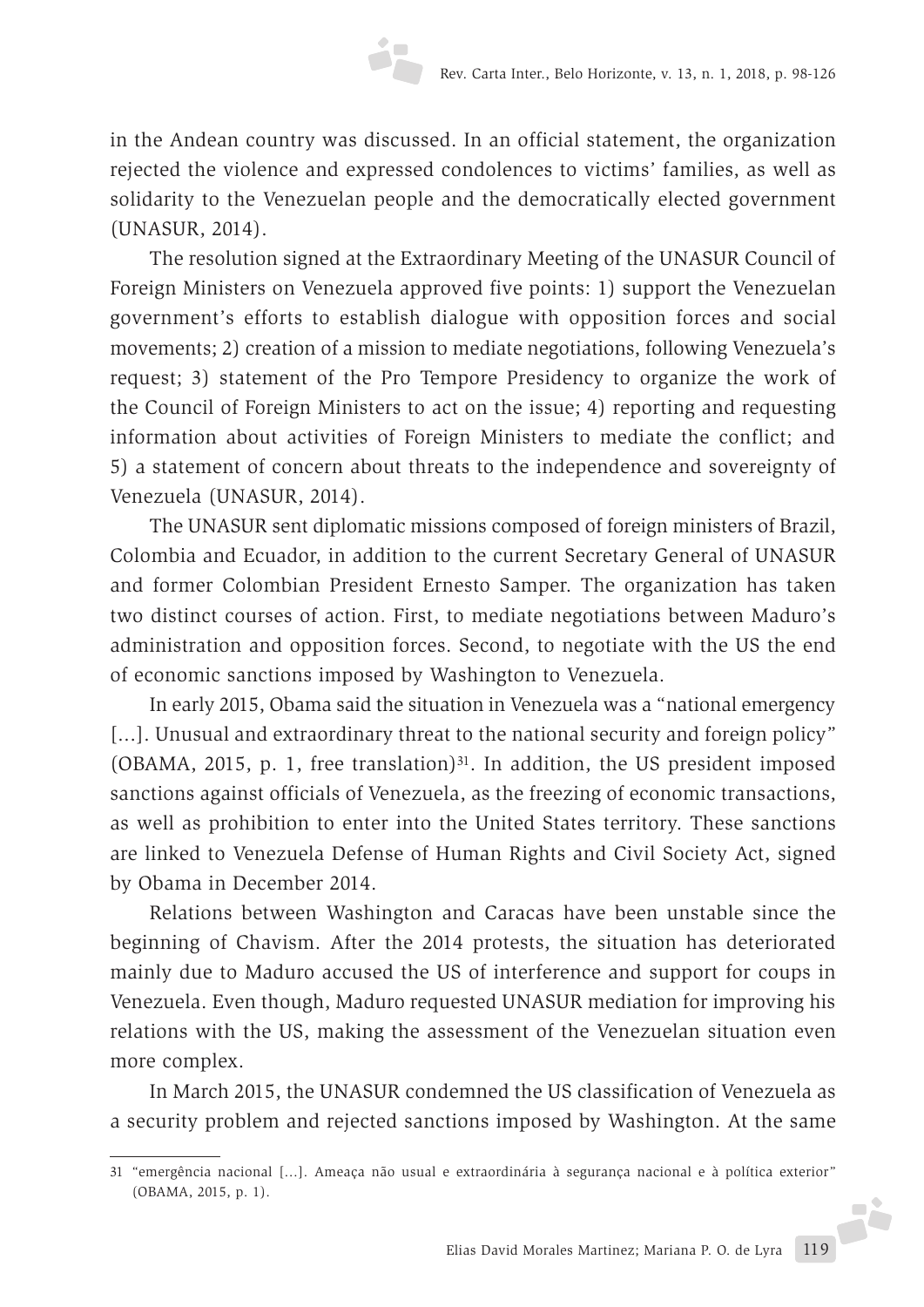time, it requested dialogue with the US. The UNASUR's requests seem not to have echoed in the northern portion of the continent, demonstrating that it is not yet strong enough to dialogue with the superpower. In addition, it is important to mention the curious fact that the Secretary General of UNASUR has not been allowed to enter the US territory since 1996, when his visa has been suspended for involvement with the Colombian drug trafficking (COSTA, 2015).

Although the attempt to negociate with the USA shows the evident fragility of the organization, the internal context is slightly more encouraging. The UNASUR has sent two missions to Venezuela, but the actual results are controversial. On the one hand, it has entitled both by Maduro and opposition. In 2014, it held negotiations between the parties and set some concrete solutions, such as the release of prisoners, no use of lethal weapons by government military forces and reestablishment of dialogue. However, opposition accused Maduro of not fulfilling agreements, generating more instability.

The UNASUR put pressure on the Venezuelan president to implement the partial renewal of public authorities, who were with expired mandates (MEZA, 2015). Maduro allowed the selection of new directors to the National Electoral Council (CNE), the Supreme Court and the Comptroller General, important institutions for the functioning of the democratic order. However, Maduro was accused of hindering opposition's access to these posts.

On the other hand, the UNASUR compromised its action in managing the Venezuelan case due to some negative statements by Samper in relation to members of the Venezuelan opposition. Malamud (2015, p. 1, free translation) accuses the Secretary General of "abandoning the equidistance, being much closer to Maduro's government than to opposition forces".32 This perception complicated mediation attempts, since the UNASUR has been one of the few organizations involved in resolving regional tensions. The organization cannot afford the price of losing symbolic capital in a period of economic and internal crisis of its members, which has led to near paralysis of the organization.

Despite the criticism, the UNASUR put strong pressure on Caracas for holding parliamentary elections, which is seen as a solution to the crisis and means to normalize the democratic order in the country. In June 2015, the organization made a series of announcements emphasizing the urgency of elections. The organization said it "is going to keep on defending through [...] diplomatic channels the

ó,

<sup>32</sup> "abandonar a equidistância, mostrando-se muito mais próximo do governo Maduro do que das forças de oposição" (MALAMUD, 2015, p. 1).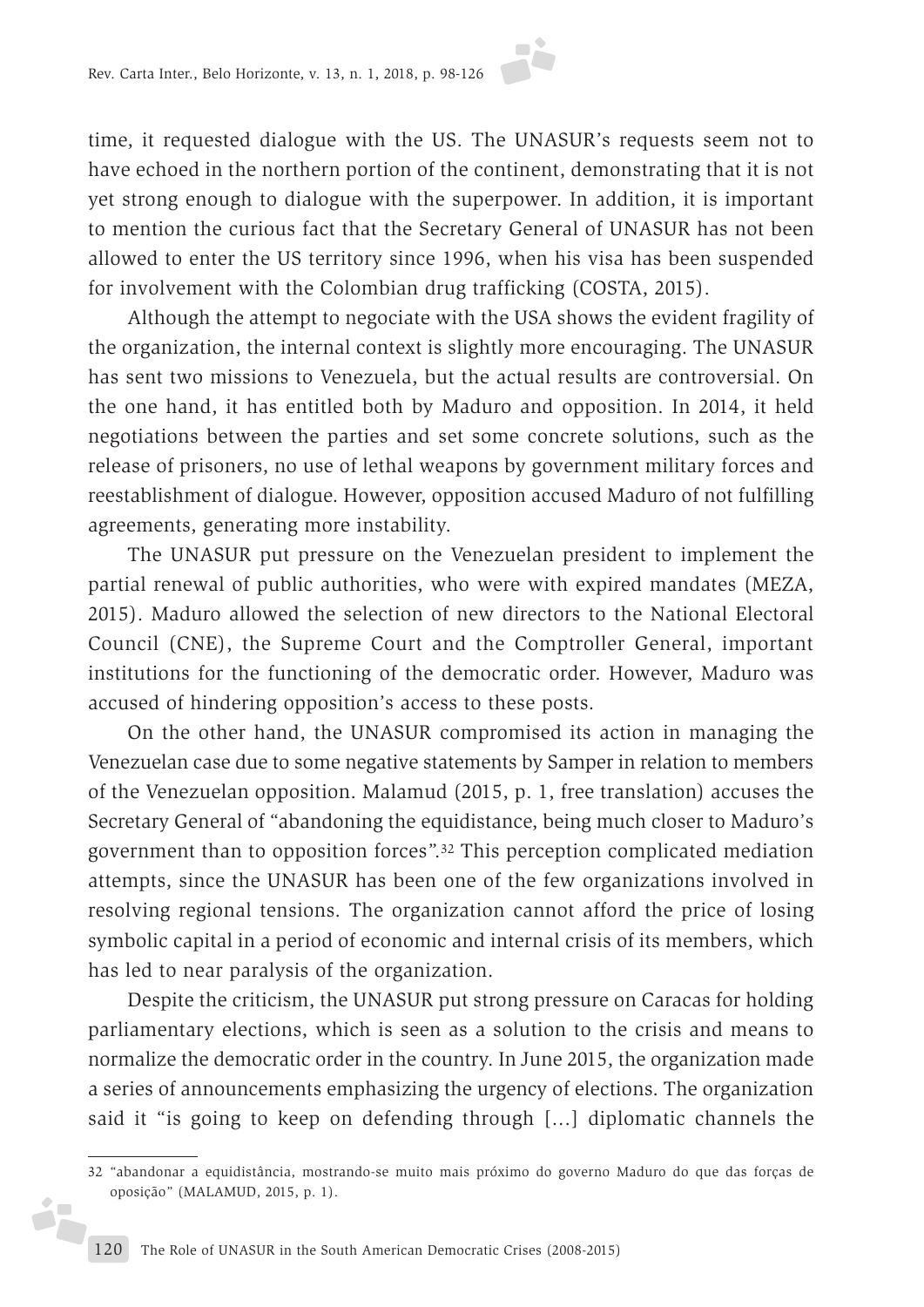democratic institutions and the right of Venezuelans to resolve peacefully their own differences" (UNASUR, 2015a, p. 1, free translation).33

On June 22nd, 2015, the organization welcomed Venezuela by setting a date for the elections – one of the points agreed in negotiations with the opposition –, scheduled for December 6th, 2015. The UNASUR declared that "will implement an immediate Election Monitoring mission which was requested by the president of CNE and the Chancellors Committee of Brazil, Colombia and Ecuador" (UNASUR, 2015b, p. 1, free translation).34 Another statement, issued on June 24, 2015, the organization stressed the importance of parliamentary elections and reiterated its "fundamental commitment to ensure the effectiveness of peace, democracy and human rights in the region" (UNASUR, 2015c, p. 1, free translation).<sup>35</sup>

Venezuelan elections of November 2015 took place without major hassles. The Election Monitoring Mission of UNASUR monitored the elections and, more importantly, the calculations of votes and declaration of winners. It is important to note that the result of this election was a major defeat for Chavism. Opposition was largely successful, generating fear in the region for possible reactions from Maduro's administration. However, the Venezuelan government conceded defeat; the first one since the dissolution of the old Congress in 2000.

Despite criticisms regarding an alleged omission, lenient reaction or dubious position of its Secretary-General, it is important to note that UNASUR has provided great contributions to the management of the Venezuelan crisis. The organization used diplomatic channels and search for consensus, which are organization's basic elements. The Venezuelan case was crucial to test the UNASUR action ability in a period of severe economic crisis and changes in domestic politics in the continent.

# **Conclusiones**

Regionally, the UNASUR has become the central space for discussions of South American problems. Its constant participation as conflicts mediator has strengthened its pacifying feature. Even in face of limitations and flaws, the

<sup>33</sup> "seguirá defendendo através de [...] canais diplomáticos a institucionalidade democrática do país, e o direito dos venezuelanos de solucionar de forma pacífica suas próprias diferenças" (UNASUL, 2015a, p. 1).

<sup>34</sup> "porá em prática imediatamente uma Missão de Acompanhamento Eleitoral que foi solicitada pela própria presidenta do CNE, a Comissão de Chanceleres do Brasil, Colômbia e Equador" (UNASUR, 2015b, p. 1).

<sup>35</sup> "compromisso fundamental de assegurar a vigência da paz, da democracia e dos direitos humanos na região" (UNASUL, 2015c, p. 1).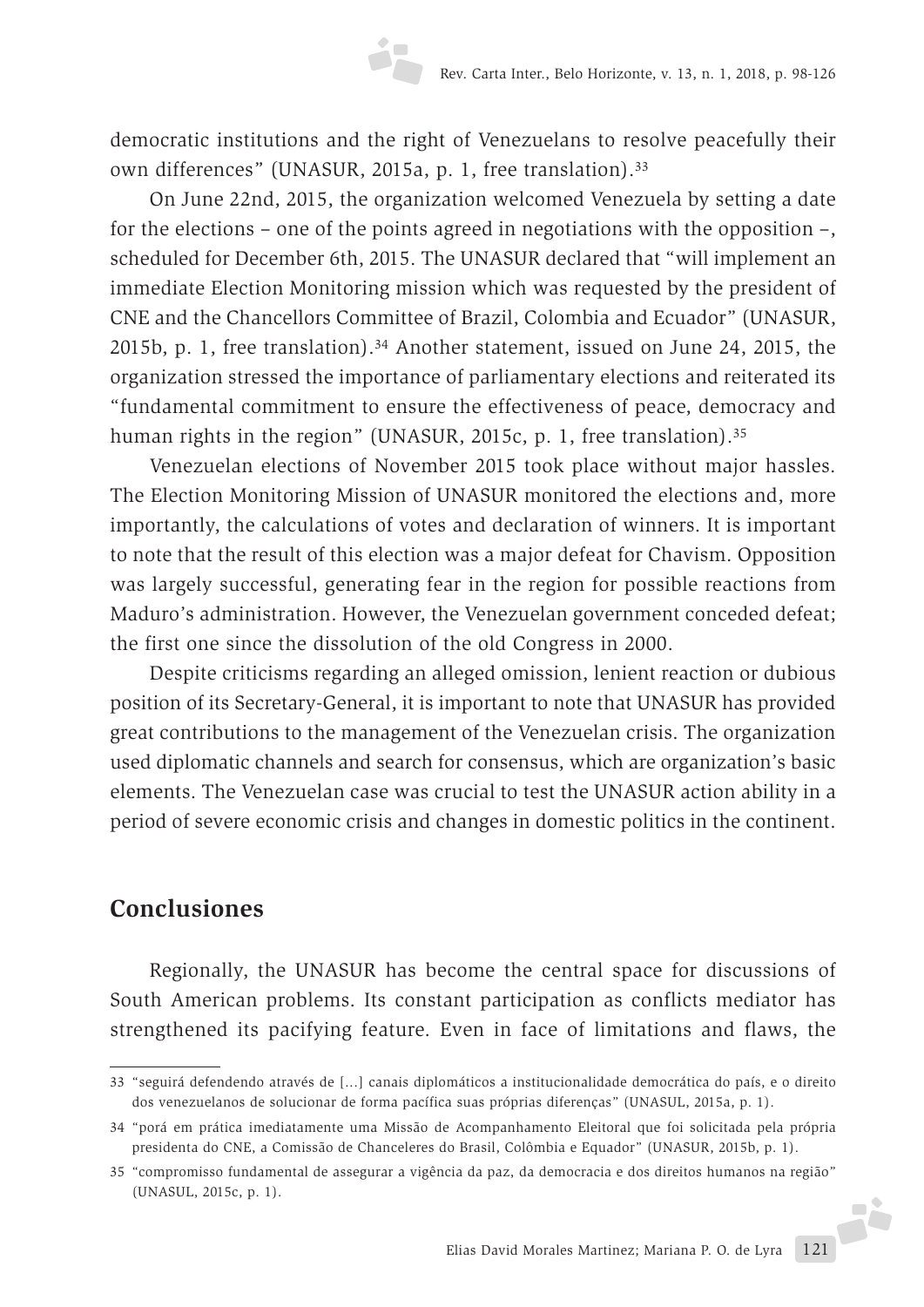organization has demonstrated increasing authority to intervene in regional crisis, especially with regard to destabilization of the democratic order.

Increased legitimacy of the UNASUR as conflicts mediator is accompanied by the decrease of regional role played by the OAS. Although the hemispheric organization is older and has a more consolidated institutional architecture, counting on protection mechanism and promoting democracy, the UNASUR has occupied – albeit with severe flaws – this space.

The emergence of UNASUR as a regional authority is remarkable. Its performance has been based on the appeasement of the crisis, encouragement of dialogue and rapid search for solutions with participation of member states. The organization is informed by realpolitik, based on a relatively efficient and flexible method for conflict resolution. In all cases presented, the organization tried to mobilize the region rapidly to make decisions and build consensus, demonstrating that its process of integration depends on the defense and promotion of democracy.

During the crises in Bolivia and Ecuador this attitude was very evident. In relation to Paraguay, the UNASUR also sought dialogue and solutions quickly. Although it has not reached its goal in the Paraguayan case, the organization has shown that it has mechanisms to promote democracy at the regional level. However, it proved to be weak in dealing with interests of economically strong countries – Brazil and Argentina – in its mission to promote the South American democratic order.

Furthermore, the complexity of Venezuelan politics prevents a quick decision of UNASUR, as it involved an increasingly isolated and violent government, a dubious opposition, allegations of the US interference, and the severe economic crisis. The Venezuelan case shows the UNASUR's weakness. The organization, which has worked based on the presidential voluntarism, seems not to have the previous power.

During this period of political and economic crisis in South American countries (especially Argentina, Brazil and Venezuela), the UNASUR seems stuck on the South American problems. The resolution of the Venezuelan conflict was linked to the very progress of the organization; a failure of perception may mean the paralysis of UNASUR and compromise its goals. Thus, the future of this integrative project becomes dependent on its ability to maintain democratic order in the region.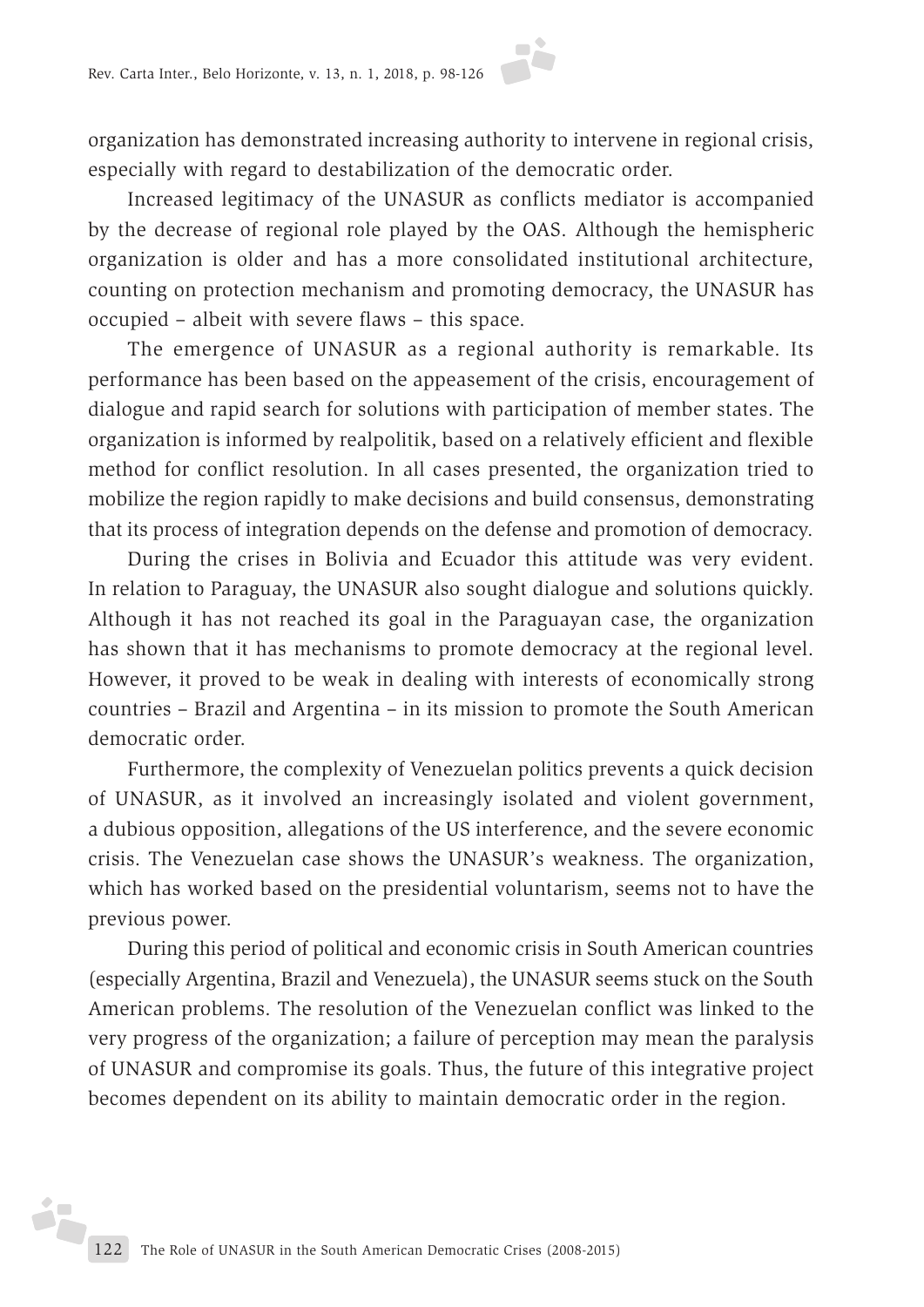### **References**

- AMNESTY INTERNATIONAL. Venezuela: Los Rostros de la Impunidad. A un año de las protestas, las víctimas aún esperan justicia. *Amnesty International Publications*. 2015. Disponível em: <https://anistia.org.br/wp-content/uploads/2015/03/Venezuelareport-2015.pdf>. Acesso em: 1 out. 2017.
- BRAZIL. Ministério das Relações Exteriores / Fundação Alexandre Gusmão. *Declaración del Cuzco sobre la Comunidad Sudamericana De Naciones*. Brasília: FUNAG. 2005.
- CEPEDA, Miño; PAZ, Juan. El 30-s: intento de golpe de Estado en Ecuador. In *Observatorio Latinoamericano,* Dossier Ecuador, v. 7, n. 6, p. 14-25. 2011. Disponível em: http://iealc.sociales.uba.ar/observatorio-latinoamericano/observatorio-latino americano-no-7-dossier-ecuador-junio-de-2011/>. Acesso em: 30 set. 2017.
- CHAVEZ, Hugo. (2010) Cumbre de Unasur acuerda un protocolo contra golpes de Estado. *BBC Mundo*. Disponível em: <http://www.bbc.com/mundo/noticias/2010/11/101126\_ colombia\_ecuador\_relaciones\_restablecimiento\_unasur\_jg.shtml>. Acesso em: 11 out. 2017.
- CORREA, Rafael. (2010) Cumbre de Unasur acuerda un protocolo contra golpes de Estado. *BBC Mundo. Disponível em: <http://www.bbc.com/mundo/noticias/2010/11/101126\_* colombia\_ecuador\_relaciones\_restablecimiento\_unasur\_jg.shtml>. Acesso em: 11 out. 2017.
- COSTA, Mariana Timóteo da. Unasul, um bloco regional na UTI. *O Globo.* 2015. Disponível em: <http://oglobo.globo.com/mundo/unasul-um-bloco-regional-na-uti-15534816>. Acesso em: 11 out. 2017.
- DOMINGUES, José Maurício. Bolívia às Vésperas do Futuro. *Análise de Conjuntura OPSA***,** n. 9. 2008. p. 2-14. Disponível em: <http://observatorio.iesp. uerj.br/images/pdf/ analise/52\_analises\_AC\_n\_09\_set\_2008.pdf>. Acesso em: 11 out. 2017.
- FLACSO. *Dossier Grupo de Rio***.** Cuadernos Integración de América Latina. San José: FLACSO, 122 p. 2008. Disponível em: <http://unpan1.un.org/intradoc/groups/ public/documents/icap/unpan027079.pdf>. Acesso em: 10 out. 2017.
- GAIO, Gabrieli. A destituição de Lugo: atores e eventos. *Dossiê Paraguai*. Observador On-line. v.7, n. 6. 2012. Disponível em: <http://observatorio.iesp. uerj.br/images/ pdf/observador/observador\_v\_7\_n\_06\_2012.pdf>. Acesso em: 30 set. 2017.
- GIRALDI, Renata. Paraguai anuncia que vai combater guerrilha EPP. *Portal EBC Empresa Brasil de Comunicação, Agência Brasil*. 2013. Disponível em: <http://memoria.ebc.com.br/ agenciabrasil/noticia/2013-08-21/paraguai-anuncia-que-vai-combater-guerrilha-epp>. Acesso em: 13 out. 2017.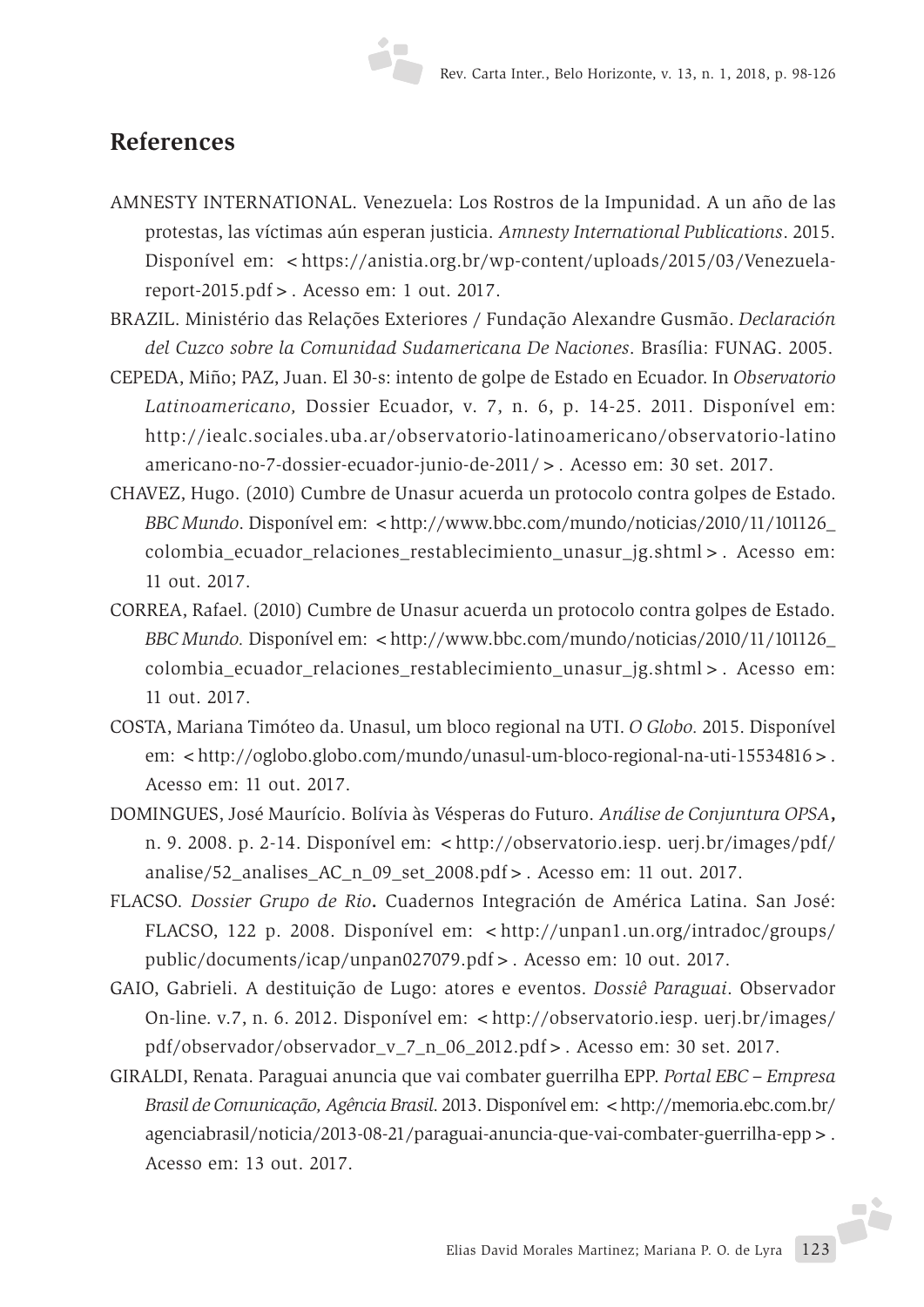

- GUIMARÃES, Débora; BARROS, Flávia; PINTO, Julio. Democracia na América Latina: desafios e perspectivas. *Revista Sociedade e Estado.* Vol. 29, Número 1, janeiro/abril 2014. Disponível em: <http://dx.doi.org/10.1590/S0102-69922014000100002>. Acesso em: 13 mar. 2018.
- GUIMARÃES, Samuel. Integração regional e acordos de livre comercio. In: SARTI, I.; MARTINS, J.; LESSA, M.; CARVALHO, G. (orgs.) *Os desafios da Integração Sulamericana: autonomia e desenvolvimento.* Rio de Janeiro: Folio Digital, 2014.
- HERMET, Guy. A democratização dos países emergentes e as relações entre o Estado, as OIGs e as ONGs. In: MILANI, Carlos; ARTURI, Carlos; SOLINIS, Germán (orgs). *Democracia e Governança Mundial. Que regulações para o século XXI?* Porto Alegre: Ed Universidade UFRGS, 2002.
- HONNETH, Axel. Democracia como cooperação reflexiva. John Deweyt e a teoria democrática hoje. In: SOUZA, Jesse (org.) *Democracia Hoje: novos desafios para a teoria democrática contemporânea.* Brasília: Editora Universidade de Brasília, 2001.
- IMF. *World Economic Outlook Databases*, *2015*. Washington: IMF, 2015. Disponível em:  $\langle$ https://www.imf.org/external/ns/cs.aspx?id=28>. Acesso em: 27 abr. 2018.
- ISAGS. *Unasul*. Disponível em: <http://www.isags-unasursalud.org/interna.asp?lang= 1&idArea=38>. Acesso em: 15 out. 2017.
- LIMA, Maria Regina Soares de. Precedente Perigoso. *Dossiê Paraguai***,** vol. 7, nº 06. 2012. Disponível em: <http://www.plataformademocratica.org/Publicacoes/22369.pdf>. Acesso em: 15 out. 2017.
- LUGO, Fernando. Impeachment de Lugo. *Folha de São Paulo*. *Opinião*. 23 jun. 2012. Disponível em: <http://www1.folha.uol.com.br/fsp/opiniao/50407-impeachmentde-lugo.shtml>. Acesso em: 12 out. 2017.
- SILVA, Luiz Inácio. *Discurso do Presidente da República, Luiz Inácio Lula da Silva, na abertura do debate geral da 63ª Assembleia Geral das Nações Unidas*. 2008. Disponível em: <http://www.itamaraty.gov.br/sala-de-imprensa/discursos-artigos-entrevistase-outras-comunicacoes/presidente-da-republica-federativa-do-brasil/0744638582379 discurso-do-presidente-da-republica-luiz-inacio/?searchterm=discurso%20do%20 presidente%20lula%20assembl%C3%A9ia%20geral>. Acesso em: 12 out. 2017.
- MALAMUD, Carlos. Nuevo fracaso de Unasur en Venezuela. *Infolatam*. 2015. Disponível em: <http://www.infolatam.com/2015/03/08/nuevo-fracaso-de-unasur-en-venezuela/>. Acesso em: 15 out. 2017.
- MERCOSUR. *Declaração Presidencial sobre Compromisso Democrático no Mercosul*. 1996. Disponível em: <http://www.mercosur.int/innovaportal/file/4677/1/cmc\_1996 acta01\_declara-presiden\_pt\_compdemocratico.pdf>. Acesso em: 18 out. 2017.

ż.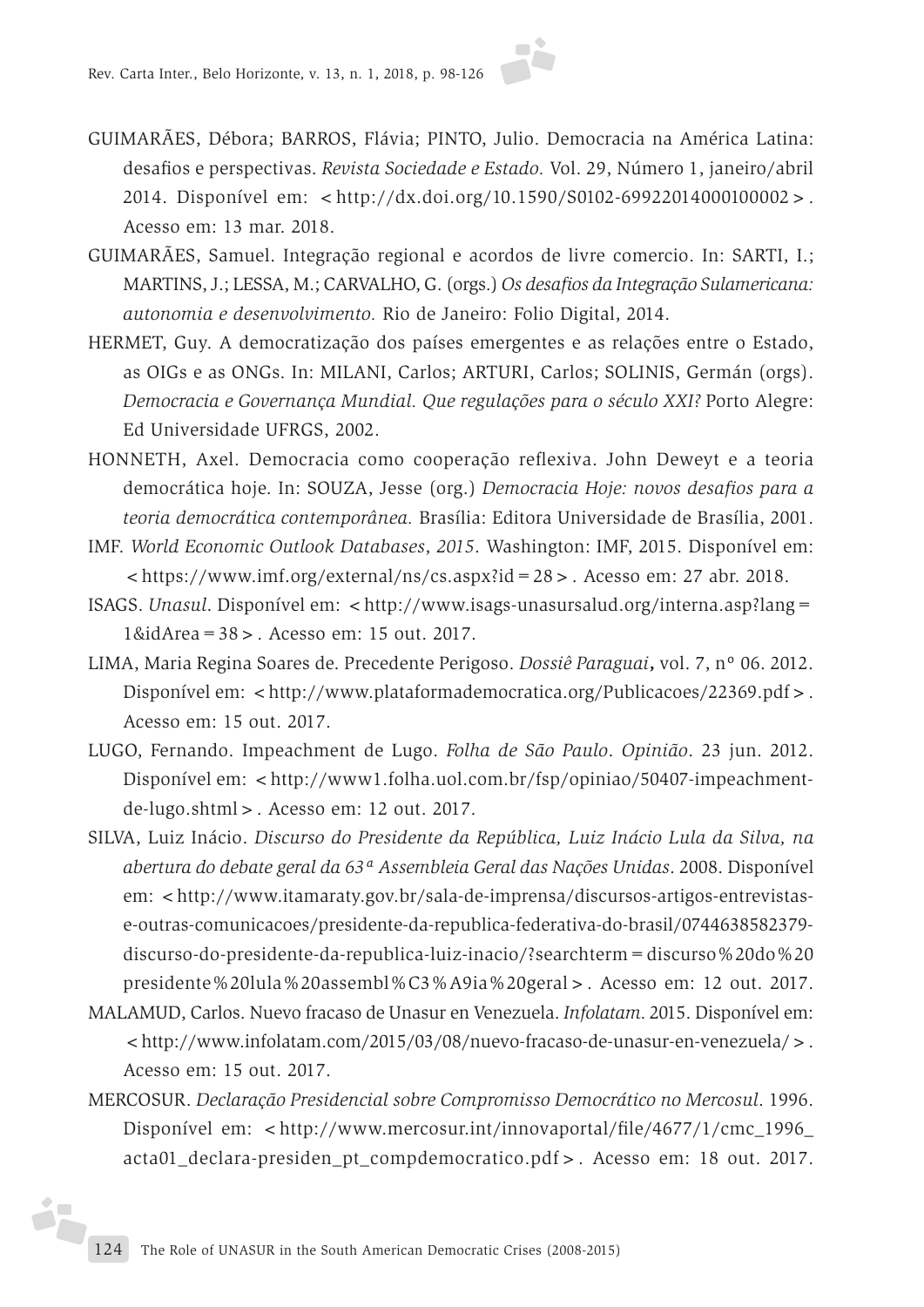- MEZA, Alfredo. A Unasul será mediadora entre a oposição e o Governo venezuelano. 2015. Disponível em: *El País.* < http://brasil.elpais.com/brasil/2015/03/04/internacional/ 1425499467\_729230.html>. Acesso em: 11 out. 2017.
- MIRANDA, Mario Ângelo Brandão de Oliveira. As significações e usos do conceito de democracia no ambiente político sul-americano atual e sua relevância no contexto da integração regional. In: LAPSKY, Igor; SCHURSTER; Karl; SILVA, Francisco Carlos Teixeira da (orgs). *Instituições sul-americanas no tempo presente*: *caminhos da integração*. Rio de Janeiro: Mauad, 2013.
- MORALES, Evo. Cúpula da Unasul entra em acordo unânime de apoio à Bolívia. 2008. *Folha de São Paulo*. *Mundo*. Disponível em: <http://www1.folha.uol.com.br/ mundo/2008/09/445266-cupula-da-unasul-entra-em-acordo-unanime-de-apoio-abolivia.shtml>. Acesso em: 17 out. 2017.
- OBAMA, Barack. Obama decreta novas sanções contra altos funcionários da Venezuela. *El País*, Washington. 2015. Entrevista concedida a Silvia Ayuso. Disponível em: <http:// brasil.elpais.com/brasil/2015/03/09/internacional/1425919831\_255459.html>. Acesso em: 13 out. 2017.
- RODRIGUEZ, Alí. Enviado da Unasul diz que situação no Paraguai é de 'golpe'. *BBC Mundo.* Caracas. Entrevista concedida a Claudia Jardim, 2012. Disponível em: http://www.bbc.com/portuguese/noticias/2012/06/120622\_lugo\_unasul\_cj\_ dt.shtml>. Acesso em: 12 out. 2017.
- SARAIVA, Miriam Gomes. Procesos de integración de América del Sur y el Papel de Brasil: los casos del Mercosur y la Unasur. *Revista CIDOB d'afers internacionals*, n. 97-98, p. 87-100. 2012. Disponível em: <https://www.cidob.org/es/articulos/ revista\_cidob\_d\_afers\_internacionals/97\_98/procesos\_de\_integracion\_de\_america\_ del\_sur\_y\_el\_papel\_de\_brasil\_los\_casos\_del\_mercosur\_y\_la\_unasur>. Acesso em: 10 out. 2017.
- SARTI, Ingrid. Integração Sulamericana: os desafios de um projeto estratégico. In: SARTI, I.; MARTINS, J.; LESSA, M.; CARVALHO, G. (orgs.) *Os desafios da Integração Sulamericana: autonomia e desenvolvimento.* Rio de Janeiro: Folio Digital, 2014.
- SERBIN, Andrés. A América do Sul em um mundo multipolar. A Unasul é uma alternativa?. *Nueva Sociedad*, n. 219, v. 1-2, 2009. Disponível em: <http://nuso.org/media/ articles/downloads/p7-1\_1.pdf>. Acesso em: 20 out. 2017.
- UNASUR. *Protocolo Adicional ao Tratado Constitutivo da Unasul sobre o Compromisso com a Democracia*. Georgetown, Guiana. (2010a) Disponível em: <http://www.unasursg. org/images/descargas/DOCUMENTOS%20CONSTITUTIVOS%20DE%20UNASUR/ Protocolo-Adicional-al-Tratado-Constitutivo-de-UNASUR-sobre-Compromiso-con-la-Democracia-opt.pdf>. Acesso em: 12 out. 2017.